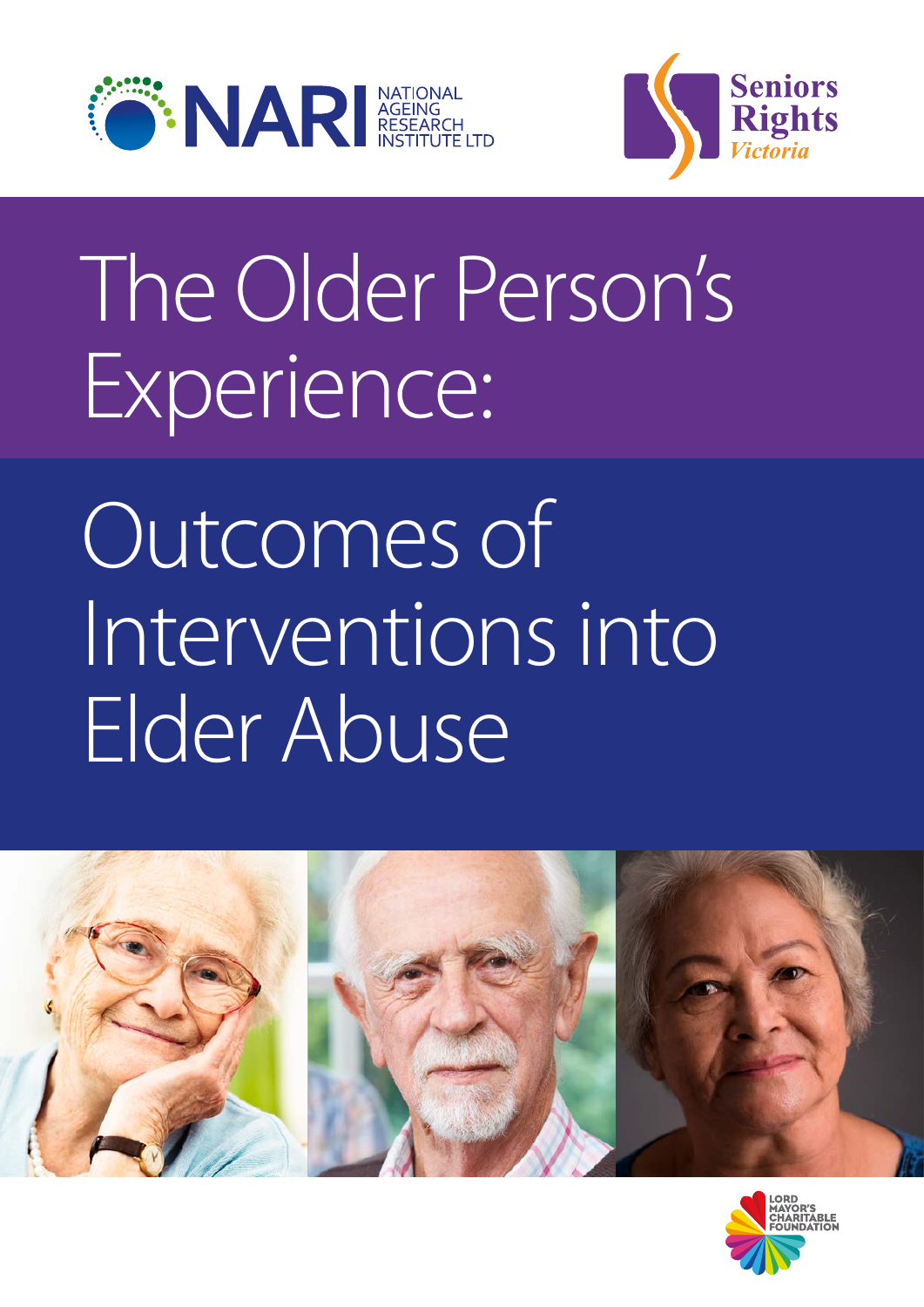## Contents

| <b>Executive summary</b>                                       | 4<br>6              |
|----------------------------------------------------------------|---------------------|
| Background and aim of the study<br>The older person and        | 7                   |
| perpetrator profiles<br><b>Types of abuse</b>                  | 9<br>10             |
| Abuse: the older person's experience                           | 12                  |
| <b>Intervention outcomes:</b><br>the older person's experience | 20                  |
| <b>Advice</b>                                                  | 29                  |
| <b>Discussion</b>                                              | 32                  |
| <b>Recommendations in summary</b><br>based on the findings     | 35                  |
| Conclusion                                                     | 36                  |
| <b>References</b>                                              | 37                  |
| Appendix                                                       | 38                  |
|                                                                | <b>Introduction</b> |



Funded by the Lord Mayor's Charitable Foundation (Exploration Grant 2014)



Seniors Rights Victoria acknowledges the support of the Victorian Government, Victoria Legal Aid and the Commonwealth of Australia Attorney General's Department.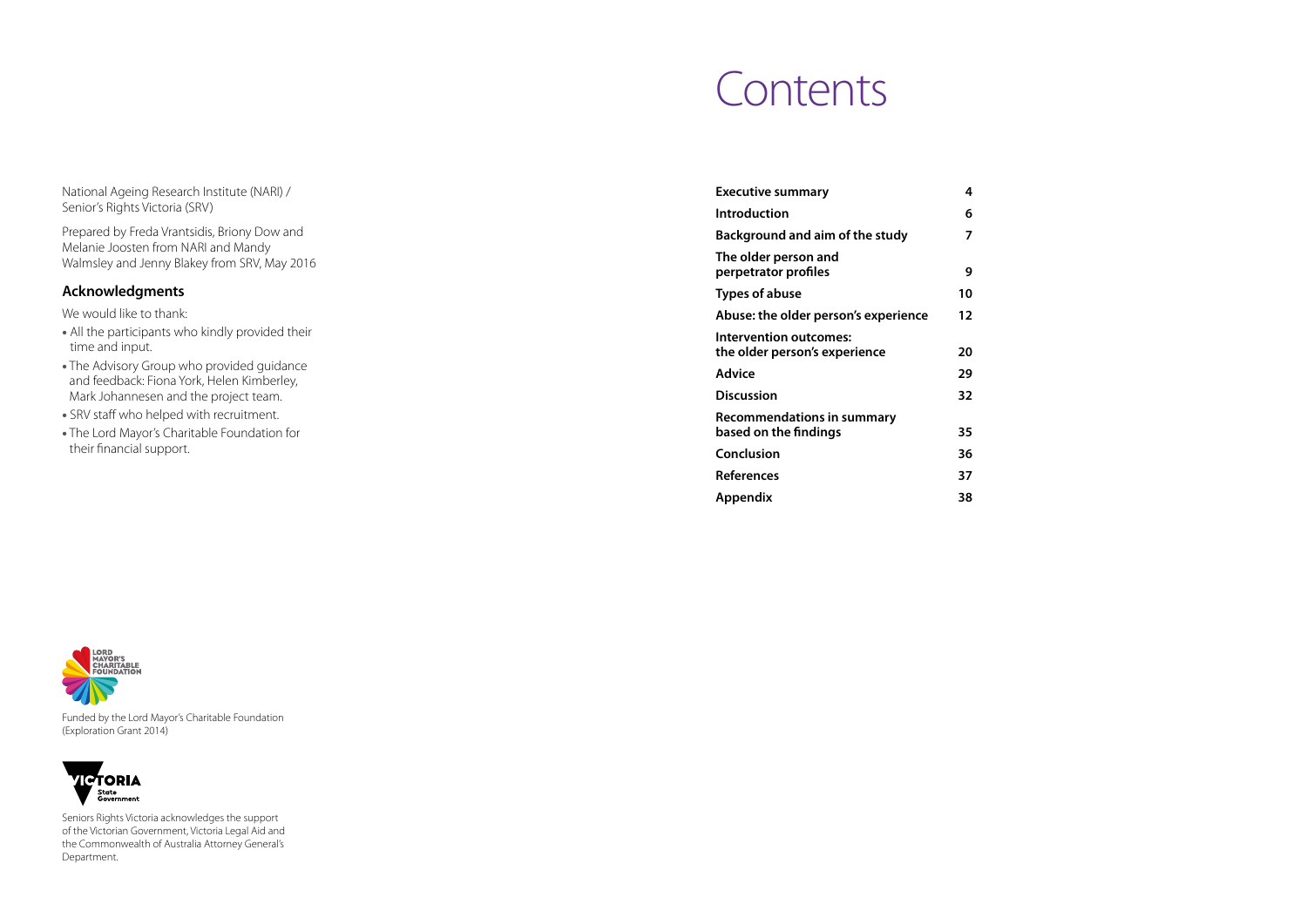# FINECUTIVE SUMMARY<br>
EXECUTIVE SUMMARY<br>
S cases involved no change in the situation for

Seniors Rights Victoria works with older people living in the community who are experiencing elder abuse. Services include a telephone helpline, legal assistance, education and advocacy, or support to enable older people make decisions about regaining safety, confidence and control of their lives.

This study aimed to better understand the older person's experience of elder abuse, the interventions used to address elder abuse and the outcome of the intervention for ex-clients who contacted Seniors Rights Victoria (SRV).

Using semi-structured interviews, past clients of SRV were asked questions aimed to address key research questions.

## **The participants, the perpetrators and the abuse**

Twenty four interviews were conducted with 28 participants whose ages ranged from 62 to 89, most were women, and 10 came from a non-English speaking country. All perpetrators were family members, mostly adult children (16 sons; 8 daughters) who were often living with the older person at the time of the abuse.

Psychological (21) and financial abuse (19) were the most common type of abuse reported, followed by physical abuse (7) and social abuse (3).

Consistent with the literature, the participants reported a range of perpetrator attributes that they felt contributed to the abuse, including confirmed and suspected mental health issues, substance and gambling addictions, financial and relationship difficulties, personality traits, greed and trauma. Other evident factors included family violence and conflict, inheritance issues, power and control dynamics, lack of support and the experience of other life trauma.

During the abuse participants reported experiencing a range of emotions that affected their health and wellbeing, including fear, desperation, powerlessness, shame, sadness, depression, guilt, ambivalence and stress. Telling their story and revisiting the abuse was challenging for participants, some of whom were still dealing with very strong emotions, however, they showed remarkable strength. Participants wanted it known that the abuse and its detrimental consequences did not represent who they were as a person; that they were not to blame for the situation; and how difficult it was to come to terms with the abuse and the actions of the perpetrator. Parental love and family obligation were strong themes that emerged, particularly for those from culturally and linguistically diverse backgrounds.

## **Intervention outcomes**

In some cases SRV initiated the intervention on the participant's behalf; in others they provided support, advice or referrals. For some clients it was difficult to identify which services were provided by SRV directly.

Elder abuse is a complex phenomenon that does not follow a linear line. Abuse may cease, subside or re-emerge and follow up is important because it may take more than one intervention(s) at one time point to address. Some cases were closed not because the abuse ended but at the request of clients who were not ready to take action. Elder abuse is a human rights issue and adequate services need to be available to enable older people to make informed decisions and to be supported to take the necessary, often difficult, actions needed to end the abuse.

#### **Abuse ceased**

Of the 24 individual cases, in 13 the abuse was stopped, and in 8 cases aspects of the abuse were or one issue was addressed and not others). Only 3 cases involved no change in the situation for which the participant approached SRV.

#### **Feeling supported, informed and enabled to act**

One of the most reported outcomes was that participants felt supported by SRV involvement, and this support often enabled them to make decisions about their situation, or act to change their circumstance. Participants also reported that the intervention allowed them to gain an understanding of the issues, and to become aware of the options available to address the abuse, along with the consequences they could expect. Independence, including financial independence, freedom and peace of mind were also reported outcomes.

#### **Change in living arrangements**

Most often the abuse ended because the perpetrator was forced to leave the older person's home by an intervention order, was asked to leave, or left of their own accord. In fewer cases the older person found or was provided with alternative accommodation. For one participant, the intervention meant he could stay in the family home, for another a caveat meant the property could not be sold, for another it involved the removal of a caveat so that the property could be sold but not to his detriment.

#### **Financial outcomes**

In a few cases financial loans were recouped and often disappointments in outcomes were related to the inability to recover money. One participant was required to pay money to help the perpetrator move to new accommodation.

#### **Loss of relationship and concern for the perpetrator**

Often the intervention meant the older person no longer had contact with the adult child who perpetrated abuse, and for many this was a cause of regret and disappointment. Many also held concerns for the perpetrator's welfare in the future and whether they would be able to get the assistance they needed (for example, support for mental health, substance abuse or housing).

#### **Improved relationship with perpetrator and better dispute resolution skills**

Though some did report improved relationships with perpetrators they were often not ideal or there were some lingering effects that may or may not diminish with time. Some participants reported better skills in setting boundaries, understanding and relating to the perpetrator and avoiding conflict or resolving disputes.

#### **Knowledge that SRV could assist in the future**

For many participants, knowing they could return to SRV for further assistance was an outcome they valued highly.

#### **Other outcomes**

Also reported were family conflicts and taking sides post-intervention, fears that the abuse will continue or re-emerge, ongoing financial hardships for the older person who had faced financial abuse, and concerns for other people who the perpetrator turned to for support.

## **Advice of older people**

The most common advice participants would provide to other older people facing abuse was to contact SRV. They urged people who found themselves in a similar position to accept there was a problem and seek help early, to get arrangements in writing, to not give children money, and to not re-mortgage the family home.

Advice to governments and service providers centred round the need for affordable accommodation for the older person and perpetrators, and affordable mental health and rehabilitation services. The need to raise awareness of elder abuse – for older people, families, health and other professionals, and society – was also noted.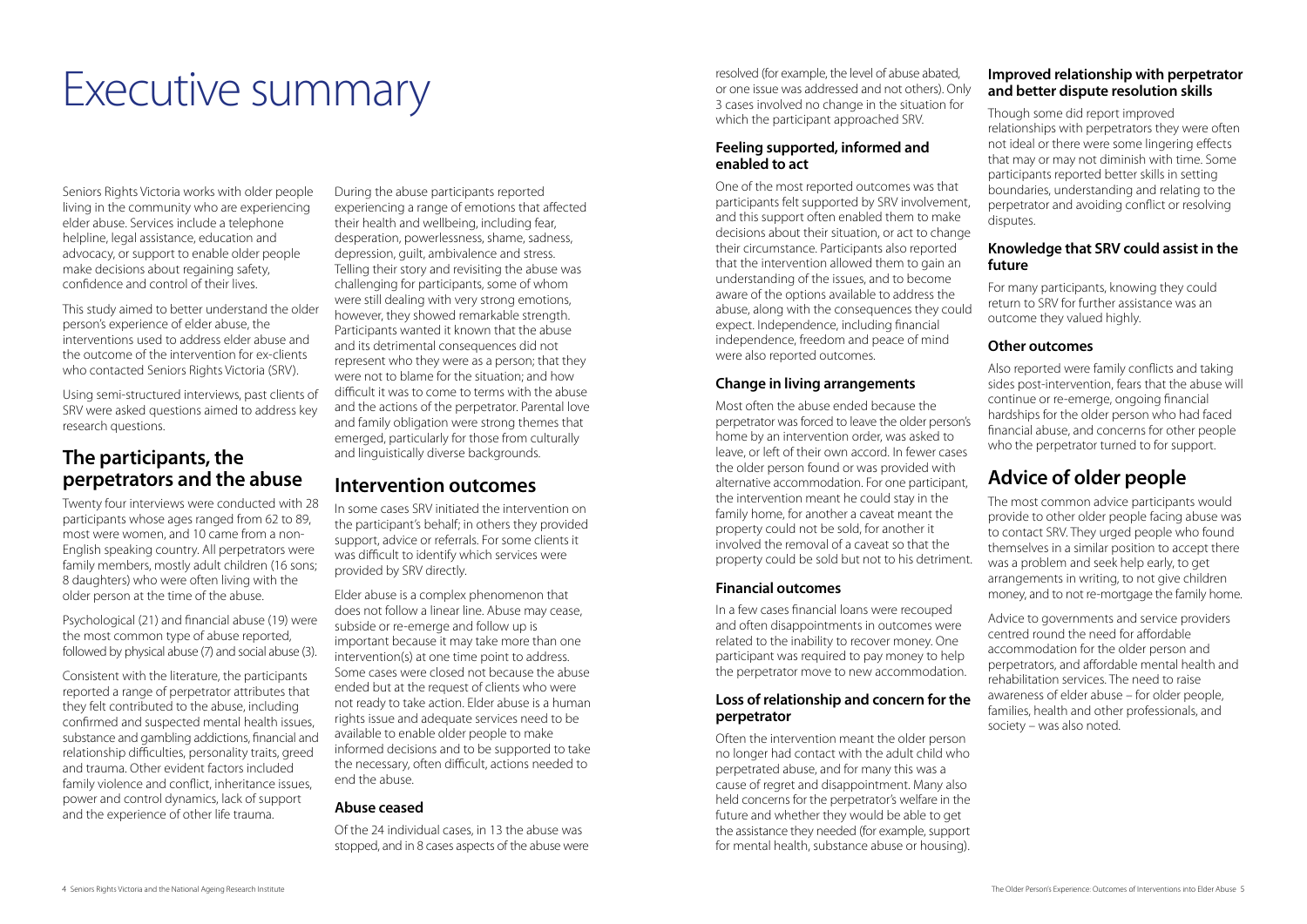## Introduction Background and aim of the study

Elder abuse can be defined as a 'a single, or repeated act, or lack of appropriate action, occurring within any relationship where there is an expectation of trust, which causes harm or distress to an older person' (Action on elder abuse, 1993). Elder abuse can be the result of intentional and unintentional acts, and it can occur in various forms including physical abuse, psychological or emotional abuse, social abuse, sexual abuse, financial abuse and neglect (World Health Organization, 2016).

While prevalence data within Australia is not available, estimates regarding the occurrence of elder abuse range from 2 to 6 per cent of the older population (Cooper, Selwood, & Livingston, 2008; Kurrle & Naughtin, 2008). International prevalence data is also limited with estimates ranging from 3.2 per cent to 27.5 per cent (Choo, Hairi, Francis, & Baker, 2013). All these approximations are believed to underestimate the true extent of abuse in older populations.

Elder abuse is associated with increased morbidity and mortality and decreased quality of life, including depression, anxiety, fear, feelings of unworthiness and other psychological stress (Dong, Chang, Wong, & Simon, 2013), substance abuse and suicide (Kaye, Kay, & Crittenden, 2007). In Australia the estimated cost for hospital admission due to elder abuse for 2007/2008 was between 9.9 and 30.7 million AUS dollars (Choo et al., 2013).

Older people at greater risk of abuse include: people with cognitive impairment, behavioural problems, psychiatric or psychological problems, functional dependency, poor physical health, low income, and trauma or past abuse (Johannesen & LoGiudice, 2013). Women have also been identified as being more at risk of elder abuse (Biggs, Manthorpe, Tinker, Doyle, & Erens, 2009; National Ageing Research Institute in partnership with Seniors Rights Victoria, 2015), as have people with little social support or networks, and people who are lonely and socially isolated (Choo et al., 2013). Family members, often adult children, are the main perpetrators of elder abuse (Alon & Berg-Warman, 2014; National Ageing Research Institute in partnership with Seniors Rights Victoria, 2015; Rizzo, Burnes, & Chalfy, 2015). Further risk factors for perpetrators include family disharmony and conflicted relationships, psychiatric or psychological problems and low social support (Johannesen & LoGiudice, 2013).

Ethics approval was obtained from Melbourne Health's Human Research Ethics Committee to conduct 30 semi-structured interviews with past clients of Seniors Rights Victoria. To reflect the Australian population, 10 of the 30 interviews were to include clients from culturally and linguistically diverse backgrounds  $(CAID)$ .

Seniors Rights Victoria (SRV) was first established in 2008 to help older people living in the community (not residential care) who are experiencing elder abuse. Services include a telephone helpline, advocacy (such as support by social workers), legal services and education. To be a client a person needs to:

- be aged 60 and over (or 45 and over for Indigenous clients), or approaching 60 with age-related disabilities or illnesses,
- be experiencing or at risk of experiencing abuse, mistreatment and/or financial exploitation within a relationship of trust,
- have issues related to ageing, and
- have capacity to give legal instruction (which is presumed unless demonstrated otherwise).

There is limited data investigating the effectiveness of elder abuse interventions and often the available data is limited to measuring success only by the reduction or cessation of the abuse, as based on retrospective case record analysis, and from the professionals' perspective. This study aimed to better understand the older person's experience of the abuse, the intervention and the outcome, and to outline their recommendations to government and service providers and other older people.

## **Research questions**

Key research questions included:

- What were the outcomes (both intended and unintended) for the client regarding the abuse?
- How did the intervention change the client's situation or relationship with the perpetrator?
- Did the intervention allow the client to feel empowered and/or enable them to make decisions about their situation?
- What would the client have liked to be done differently?
- What did the client consider a successful outcome?
- What advice would the client give to other older people, governments and service providers?

## **Method**

## **Eligibility**

Clients who had a case opened (to receive ongoing legal and advocacy advice and services) and whose file was closed within 2012 to 2015 (and closed for at least three months) were eligible for participate. A client's case may have closed because the abuse ceased, the particular issue that required SRV action was completed, or because the client did not want to pursue the matter. When the number of case clients who could be contacted was exhausted, the recruitment method was amended to include clients who made two or more calls to SRV within the 2012 to 2015 period.

## **Process**

SRV staff contacted case clients by phone to explain the purpose of the study. If clients expressed interest, SRV staff asked permission to forward contact details to the research team and to nominate suitable times for the researcher to make contact. A NARI researcher then called case clients and confirmed their interest, provided further information and arranged a time for the interview at a suitable location.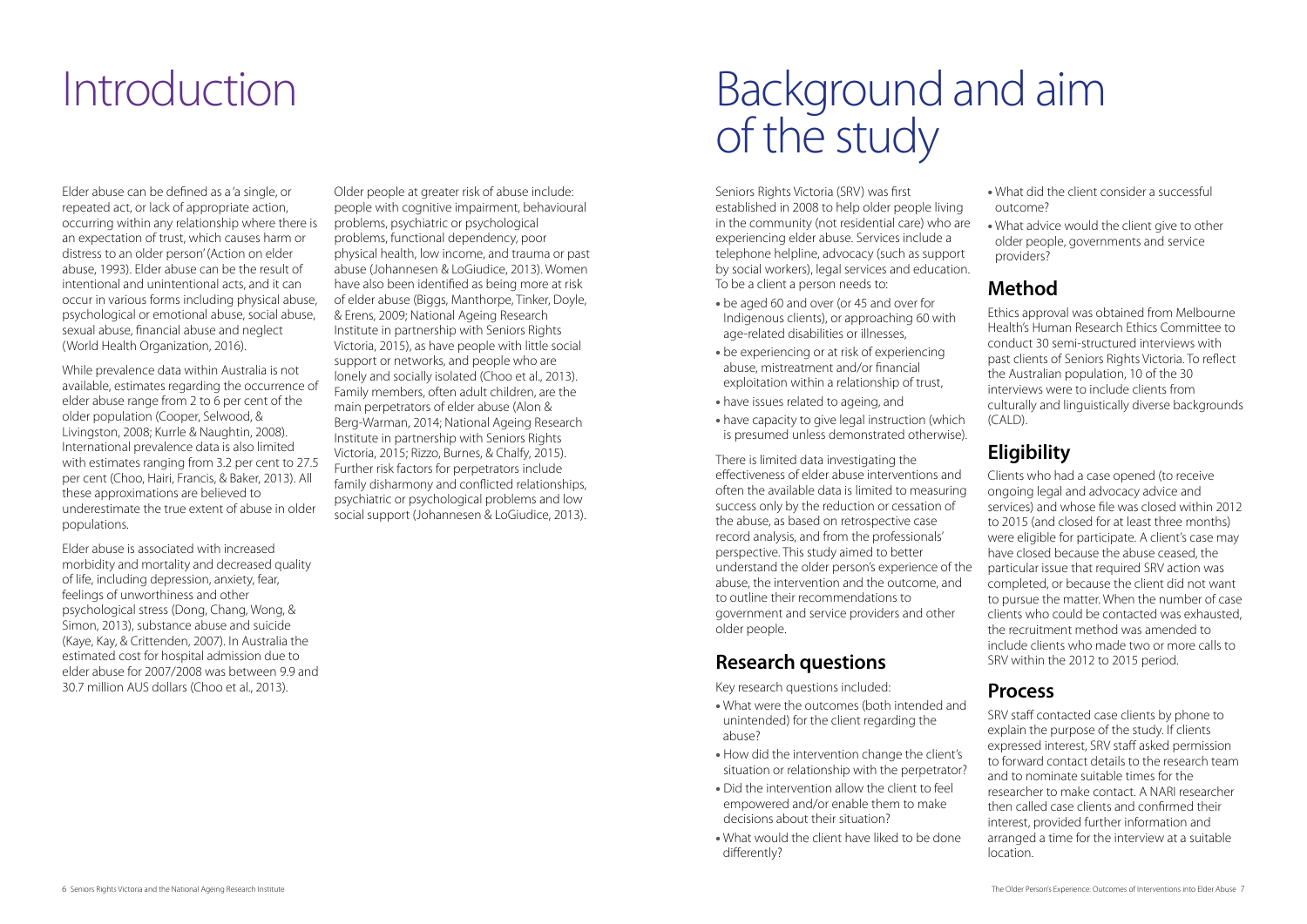Prior to the interview, participants read the participant information and consent form and were given the opportunity to ask questions before signing (consent included having the interview digitally recorded). An interpreter was used for participants not fluent in English. After the interview participants were asked to sign a second consent form allowing the researchers to access their electronic case notes at SRV (this did not include any solicitor/client privileged information). Case notes were limited in detail but were only used to confirm and supplement details provided by participants in the interviews.

Interviews were transcribed and analysed, and a random sample was reviewed by at least two researchers (one NARI and one SRV) to identify common themes and answer the research questions. All case note summaries made by the NARI researcher from the electronic case notes were reviewed by an SRV researcher to confirm accuracy.

A summary of the overall project findings was provided to all participants (except two: one due to safety issues, the other moved and their current address was unknown). This summary also included a record of the key information individual participants had provided in order to demonstrate how their interview had been interpreted by the researchers. Participants were provided with a reply paid envelope to provide any additions, modifications or deletions and feedback was to be incorporated were appropriate. However, only one participant (a couple) responded with a letter thanking SRV for the support they received and noting the relationship with their daughter had greatly improved.

### **Recruitment**

There were 244 clients who were identified as being eligible for the study, but 194 of these were not suitable for inclusion due to a variety of reasons such as being uncontactable, having cognitive impairment, or having passed away. Fifty clients were approached by SRV staff, with 36 clients expressing interest (response rate: 72%), and 14 declining to participate.

In order to increase the number of potential participants an amendment to the study was made, allowing people who had contacted SRV twice or more to be eligible. Of these 10 clients, four were approached and three expressed interest in participating, bringing the total number to 39 (response rate 75%).

Overall, 39 participants expressed interest in the study and upon contact by a NARI researcher, 24 agreed to participate. Two of the participants were repeat callers (eligible after the amendment) and 22 were clients with closed cases. All participants gave consent for researchers to access their electronic case notes.

For further detail regarding recruitment, see Appendix.

## The older person and perpetrator profiles

## **The older person**

While 24 clients had agreed to participate, 28 participants were interviewed as four interviews involved both partners. Almost 70 per cent of the older people were women, and ages ranged from 62 to 89 years of age (mean age of 75 years).

Approximately half of the older people were born in Australia, and of those born overseas, the majority came from non-English speaking countries. Most participants spoke English well, and an interpreter was required for one interview (an interpreter was also declined for one interview due to privacy concerns).

At the time of the interview, most of the older people were living alone (13) or with their spouse (9), and most were receiving a pension. Most participants reported their health to be good or fair, and participants were generally independent and not reliant on the abuser for care.

For further detail on the profile of the older participants, see Appendix.

## **The perpetrator**

All of the perpetrators were family members of the older person, with most of them being adult children (16 sons, 8 daughters). Two perpetrators were husbands, and one was a sister of the older person. In some cases, more than one family member was perpetrating abuse, including a son and daughter; a son and husband; and various sons and daughters-inlaw as secondary abusers.<sup>1</sup> The ages of the perpetrators ranged from 31 to 69 years, however, age was not reported in all cases.

Most of the perpetrators were living with the participant at the time of the abuse (18). The majority lived in the older person's home (14) and the minority (4) in units/granny flats or homes owned by the children that the older person financially contributed to in some way.

For further detail on the profile of the perpetrators, see Appendix.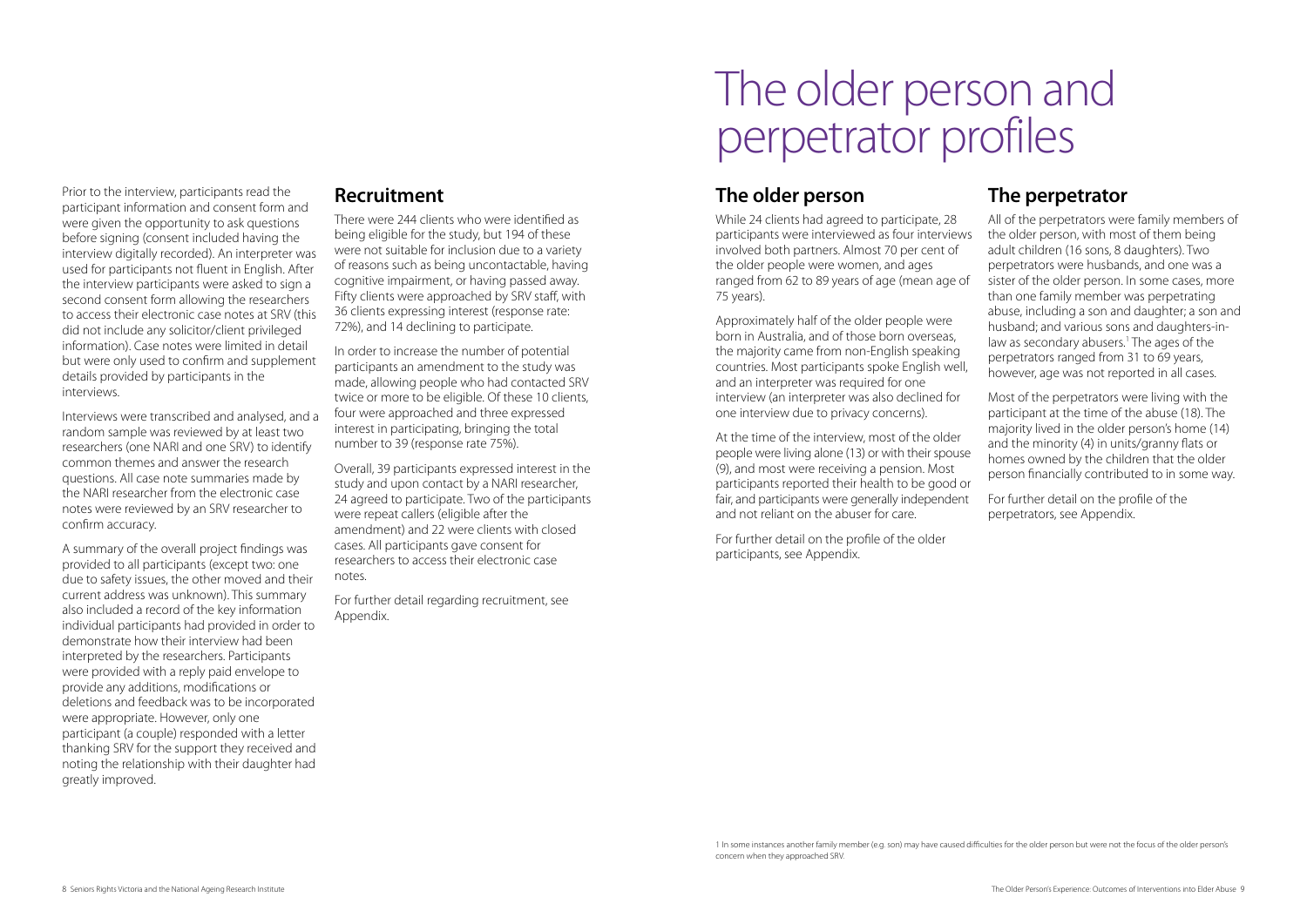# Types of abuse

The study asked clients to describe the situation that caused them to contact SRV for assistance. The events described have been categorised by the researchers into different types of abuse. Most participants in the study reported experiencing events that are categorised as psychological/emotional abuse (21), or financial abuse (19), with the two usually occurring together. Physical abuse was reported in 7 cases, and social abuse in 3 cases. There were no self-reported sexual abuse and neglect cases.

In 11 cases there were some discrepancies between case notes and participant interviews regarding abuse. For example, one woman said she was only emotionally abused, not physically, but the case record includes physical abuse.

## **Financial abuse**

The financial abuse reported included one or more of the following:

- •"If you'd heard him you would say no boy could ever speak to his mother like that. Oh, the language. [That] I was stupid, I had a hole in my head and I was nuts." (Older woman)
- •"He was screaming, yelling, and he said that he would bring men. Even now I am scared. He said, 'I have a lot of bad friends, ten people'; and 'You are my mother and you have to help me.'" (Older woman)
- abusers living in the older person's home and not contributing to expenses or paying rent
- not paying/or no longer repaying loans
- asset-for-care or future care arrangements that did not favour the older person (including money provided to pay off the perpetrator's home/buy land/building expenses, and exorbitant rent and other charges paid by the older person)
- using the older person's property (including home, car and phone)
- incurring expenses in the older person's name
- paying off perpetrator debts.

## **Psychological/emotional abuse**

The psychological/emotional abuse reported included one or more of the following:

- verbal abuse
- yelling
- name calling
- controlling behaviour and threats
- throwing objects around the room or other damage to the home (e.g. stabbing a door, punching holes in the wall)
- not being able to sleep properly because perpetrators stayed up late
- using emotional blackmail.

Examples include:

## **Physical abuse**

The physical abuse reported included one or more of the following:

- hitting/assaulting
- pinning the older person to the wall, or putting a finger to the older person's forehead
- serious physical injuries.

Examples include:

•"When my son started threatening me and he pulled a knife and he didn't really hit me but he had me pinned against the wall and he was smashing the wall around my head and speaking aggressively to me. Then he pulled

out a knife and started stabbing the door that was beside him. I really got frightened." (Older woman)

•"He threw me across the passage way and I fell across some steps …and that broke my back." (Older man)

## **Social abuse**

The social abuse reported included:

- restricting the older person's movements and social contacts
- not visiting the older person, therefore denying access to both the abuser and grandchildren
- not wanting the older person to associate with other members of her family.

Examples include:

- •"I was virtually a prisoner … I had no money … they took control over my money … I could take no-one to the house." (Older woman)
- •"She didn't want me to have any family." (Older woman)

Other situations that could be considered social abuse include two cases where sons did not want their mothers to have other people in the home or a daughter visiting. However, both

mothers firmly stood their ground, so these were not included in the social abuse cases. Also not included were situations where loss of contact, arguments or fall outs resulted in other family members no longer coming to the home or lost access to grandchildren, an undesirable outcome, as these were by-products of the abuse.

## **Neglect**

Cases involving neglect may not have been reported to SRV for two main reasons: older people dependent on the abuser for care may be more reluctant to report abuse, especially if they feel this could lead to residential care; and SRV only deal with older people who have capacity to provide instruction so this would exclude those with cognitive impairment who are unable to do so.

### **"He threw me across the passage way and I fell across some steps …and that broke my back."** Older man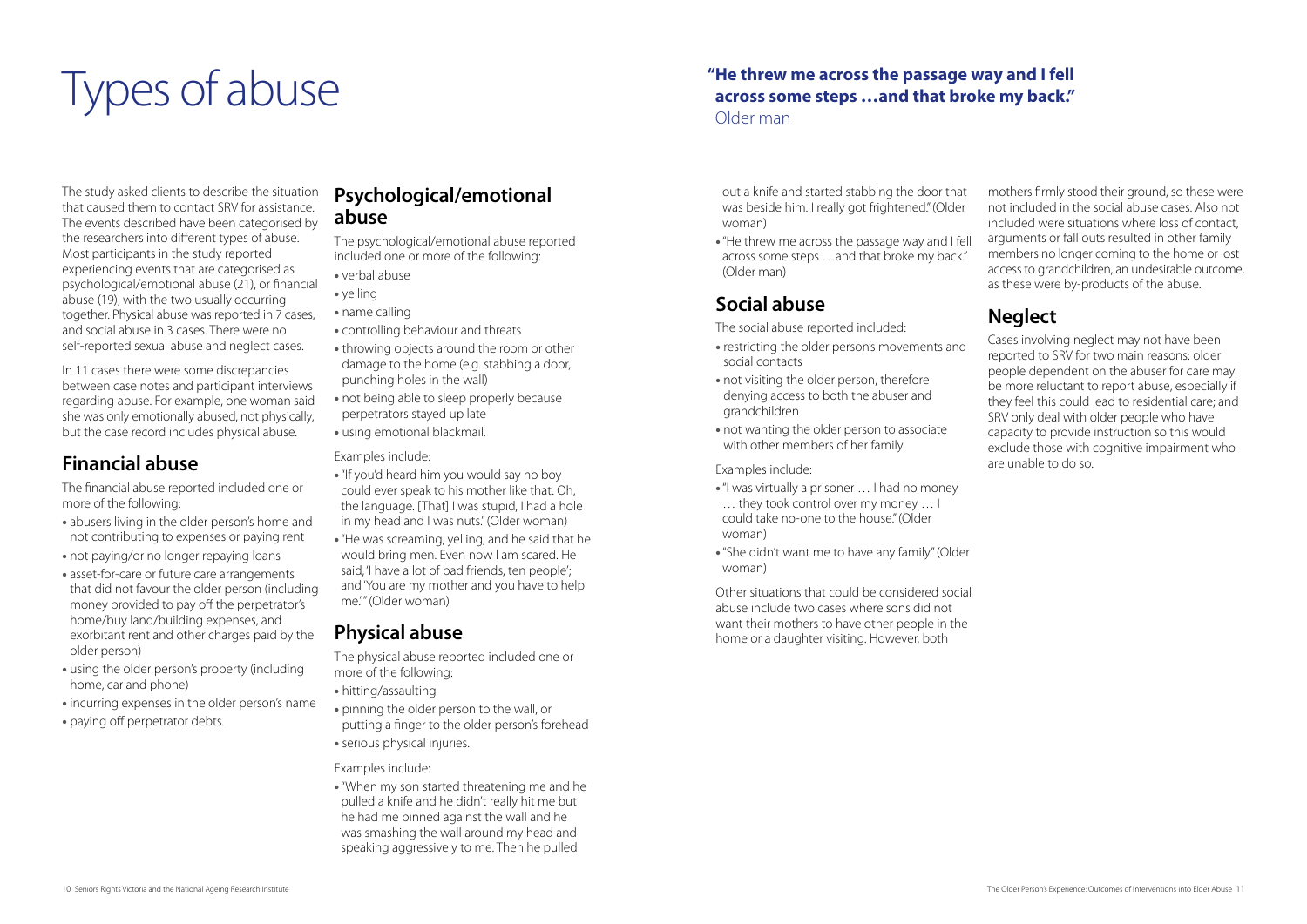# Abuse: the older person's experience

Intergenerational elder abuse is never straightforward, and every older person subjected to it will report a different situation. How an individual is affected, the supports they can draw on and their ability to cope will all influence their experience. This uniqueness can sometimes obscure both the similarities that occur within families where abuse happens, and common factors that may contribute to the likelihood of abuse occurring.

This section analyses the participants' interviews to understand how the older people felt about the abusive situations, and what they saw as the causal reasons behind the abuse, which included personal attributes of the perpetrators; external factors affecting the perpetrators such as mental illness, financial difficulties and trauma; and dysfunctional family dynamics.

## **How it felt to experience elder abuse**

The very nature of much elder abuse – harmful behaviour by a trusted family member – can take a heavy toll on a person's emotional wellbeing, and make it difficult to take action. Yet there was courage, perseverance and resilience displayed by these older people, some who had endured so much throughout their lives, and some who were still coping with abuse or its consequences.

Telling their story and revisiting the abuse was challenging for participants, with some people clearly still dealing with very strong emotions at the time of the interview. Courage and endurance was exhibited even by participants who acknowledged anxiety and depression as a result of the abuse or other life events.

- •"I said, 'I'm not going to tolerate it, and that's the end of the story.'" (Older man)
- •"I think that he thinks he can get on top of me … that … if he yells hard enough and abuses

me long enough that I'm going to give in, but he doesn't know me very well really!" (Older woman)

• Maybe the people give me pain, but I stand up…..So I try to be strong. (Older woman)

At the time of the abuse participants reported an array of emotions that included feeling fearful, powerless, desperate, traumatised, angry, ashamed, frustrated, guilty, sad, depressed, ambivalent and stressed. They also noted that the stress was impacting on their health, memory and function. For one older woman, the abuse made her feel like a prisoner and she contemplated ending her life.

#### **Stress**

Some participants exhibited or reported stress, often influenced by the ongoing concern for the perpetrator's welfare. Stress affects a person's health and functioning, and the impact of chronic stress caused by elder abuse has implications for the older person, other family members and the health system.

- •"I think it was just getting on top of me, you know? I couldn't cope, I didn't know what to do, didn't know where to turn, what to do, you know?" (Older woman)
- •"I got to the point where I was so stressed that I could not function anymore. I had to go to work, I could not eat, I could not function." (Older woman)

#### **Fear**

The fear participants reported was often linked to their own safety, as well as for the safety of other family members, including one couple who feared the perpetrator may take his life. Participants also feared the situation becoming untenable, for example that it had gone on a long time, or that the police had been called several times because of a perpetrator. While an overwhelming and challenging emotion to

deal with, participants reported that it was this fear that often motivated them to seek assistance.

#### **Ambivalence**

One of the most striking things about the interviews was that many participants reported feeling ambivalent about the situation they were in – they wanted the abuse to stop but were hesitant to take action to make it happen. This ambivalence was often driven by concerns for the perpetrator, who was usually an adult child, and the desire to help them.

A sense of parental love and duty was strong in many of the participants. Parents were worried about how their child was dealing with the things they saw as the reason for the abuse (such as mental illness, financial difficulties and marital breakdown), and they were also worried about the consequences to their parent–child relationship if they took decisive action against their child to stop the abuse.

- •"[I had a]…fear of being out in the street." (Older man)
- •"[I was] at desperation point … [I] realised it was him or me" (Older woman)
- •"It was 'traumatic…[to] leave your own home and know your home is no longer a safe place." (Older woman?)
- •"I was a nervous wreck … The longer I was living there [in the same state], the sicker I was getting with all of my heart problems," and "I took a lot of convincing … [because] I was too frightened to do it." (Older woman) woman?) •"I don't want to throw him out on the street." (Older woman who had concerns for her son and also feared repercussions).

While the older person wanted the abuse to stop, they often also wanted the problems affecting their child to be dealt with. Unfortunately, these things are in the hands of the perpetrators and outside the remit of a service such as SRV, which can advocate for the older person, but cannot, for example, require a perpetrator to seek assistance for their mental health.

Even when participants were prepared to take action, such as taking out an intervention order (IVO) or contacting SRV for help, concern for the perpetrator was evident.

- •"Up until the time that [SRV] said they would be able to take [my son] to court I felt good, but when they said that, I thought I can't take him to court, I just can't do that." (Older
- •"You've got no choice. You can't just say, 'You're a bad son,' and you couldn't shut him off. You can't. Because you still worry about him." (Older woman)

One female participant agreed with a friend (in whom she confided) that taking out an IVO was "a bit harsh" and that it would mean they would not see the grandchildren that she raised. When police took out an IVO on the couple's behalf she thanked SRV, saying: "I didn't have to take that road myself, the Lord did that."

Dealing with abuse by a trusted family member was difficult even for the participant couple who had knowledge of elder abuse, and educated others in ways to avoid or prevent it: "Even with all our knowledge it still was extremely difficult for us to make that step." (Older man).

## **Parental love and responsibility**

One of the most important aspects of intergenerational elder abuse is the relationship between the older person and the perpetrator, who is usually an adult son or daughter. Evident in many of the interviews was a strong sense of

### **"It was traumatic…[to] leave your own home and know your home is no longer a safe place."** Older woman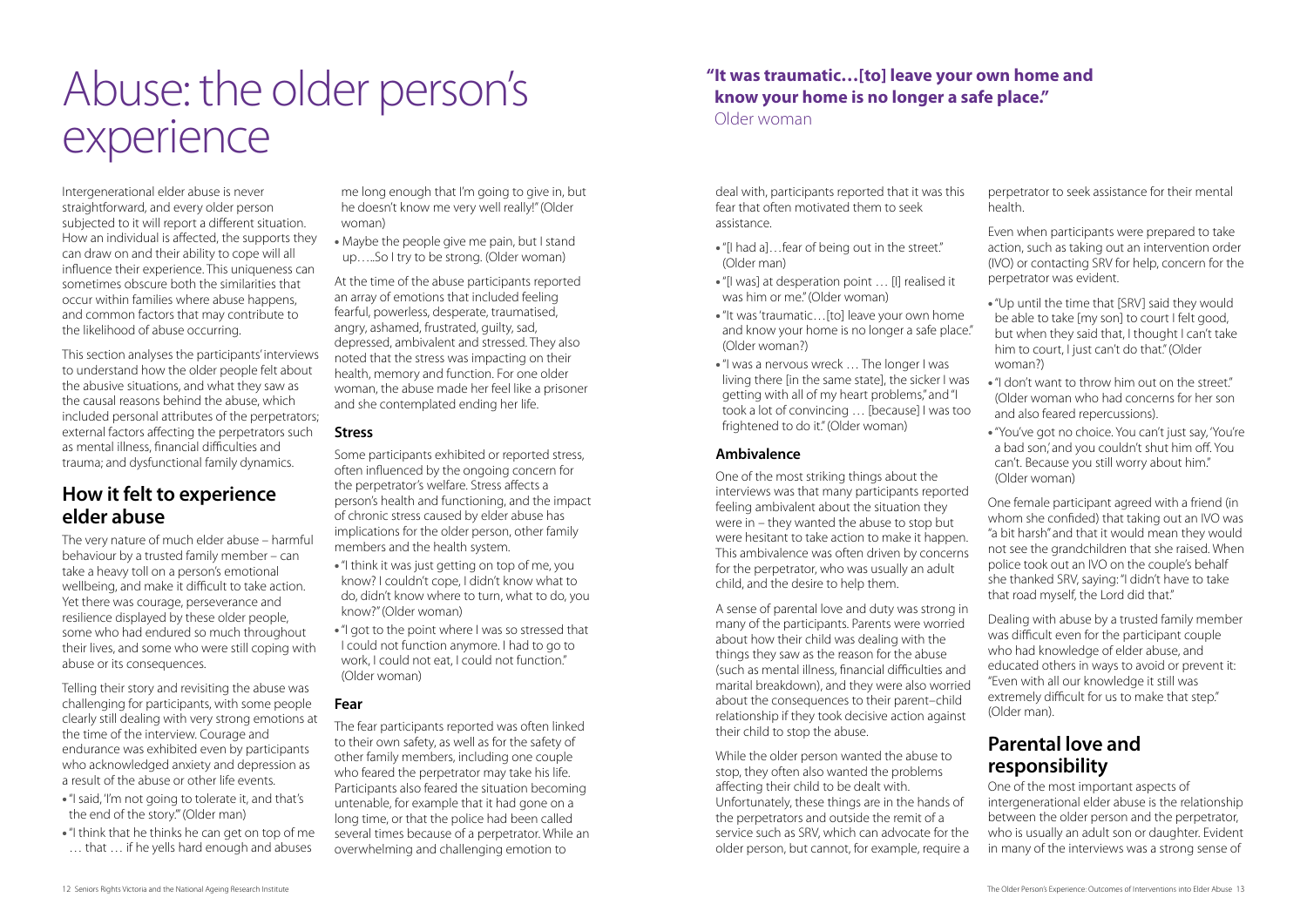parental love, responsibility and obligation that the older people felt toward their children and other family members; and that adult children exploited. This responsibility, both parental and familial, often placed the older person in a bind of wanting to help and support their child, but also wanting the abuse or arguments to stop. The sense of obligation was particularly strong in participants from culturally and linguistically diverse backgrounds.

- •"I will help you, and I helped you since the day you were born … I agree with that but now I don't have money." (Older woman from CALD background)
- •"I take responsible for my sisters and brothers. Just imagine for my son and daughter, I take responsible, too. If they are in trouble, I am in trouble. I'm in trouble, she's [wife] in trouble … If the parents love the kids, it will destroy them too." (Older man from CALD background)
- •"Part of the reason was that both [sons] should have been out [of home], that is for sure, but both were out of work and they needed somewhere to live and we provided it, being parents you do it." (Older woman married to a man from a CALD background)
- •"In between the devil and the deep blue sea." (Older man)

## **The abuse does not define them**

Some participants wanted to make it clear that the abuse or the situation they now found themselves in (e.g. financial hardship) did not represent who they were as a person or that they were not to blame. Some mentioned that they always paid their bills on time, they worked hard throughout their lives, or they never had problems with the police or court. Some pointed out that they were professional people who handled many difficult situations, or that they were active within their

communities and often helped others. They struggled to make sense of the abuse, the financial hardship and that their family or children were capable of abusive behaviour. For some participants, being reassured by SRV and others that they were not to blame for the abuse provided some comfort but still made it difficult to make sense of the abuse and its consequences.

- •"All the time I was straight, never got in trouble
- … I feel so embarrassed … You know how hard I worked but now I have no money … I lost everything [by giving too much money to the son]." (Older woman)
- •"You don't think about your kids doing something wrong." (Older woman)
- •"I couldn't believe that they [my siblings] would turn on me." (Older man)

## **External factors affecting the perpetrator**

Participants reported a range of perpetrator attributes that they felt contributed to the abusive situation, and that may explain their child's behaviour. Contributing factors affecting the perpetrators included:

- confirmed or suspected mental health issues (including bipolar, schizophrenia, ADHD, and depression)
- intellectual disability
- substance addiction
- gambling addiction
- financial difficulties (generally due to unemployment or marital breakups)
- relationship difficulties (including divorces and child access issues)
- greed or a sense of entitlement
- personality traits (including being manipulative or dominating)
- trauma.

behaviour would be different had it not been for the addiction, mental health issues or financial difficulty, and they were keen to point out their child's positive qualities. Comments included:

- •"That is [my son's] true nature." (Older woman explaining how her son thanked her for all she did and helped to renovate her home)
- •"That he was like two different people [when on or off drugs]." (Older woman)
- He needed "professional help." (Older woman noting that all her son's problems with drugs and depression happened after his marriage breakup)
- •"He has a good heart but a mouth." (Older woman)

Participants noted that sometimes the perpetrator's problem or difficult behaviour was present from a very young age. For example, one perpetrator started taking drugs in his early teens; one was diagnosed with schizophrenia at the age of 10 (his current diagnosis is ADHD); and one perpetrator's personality and behaviour changed while at university. As young children various perpetrators were described as controlling, a loner and not easy to get on with. Some participants felt their adult child's Only one participant could not provide a reason for the abuse – she reported a good relationship with her daughter and son-in-law prior to moving in with them. As the situation deteriorated the woman speculated whether they saw her as "an intruder." Some participants attributed the abuse to the character of the perpetrator, noting their child's anger or rage and describing situations that suggested the perpetrator was unable to regulate their emotions, or lacked empathy or any sense of reciprocity within the relationship:

Some participants felt that the perpetrators were 'stuck' in situations that lead to the behaviour:

- •"I know in heart they are not bad people. They are not dishonest but what they have done is not fair on me … they were in a situation [where] they couldn't borrow more." (Older woman)
- •"He wanted to do the right thing but he couldn't. There was something, he had good intentions but never actually executed them." (Older woman)
- •"He was a little lost and didn't know what to do." (Older woman)
- •"She [felt she] has nothing to apologise for." (Older woman)
- •"He can't see anyone else but himself." (Older woman)
- •"It's almost as though they believe that what they want is what they've got to have and they can't see that somebody else needs just as much attention and you have to work together to make it work." (Older woman)

Three participants also reported that perpetrators (with possible mental health problems or addictions) did not behave in these negative ways in the presence of others. In contrast, a couple whose son was diagnosed with schizophrenia reported that the perpetrator's friends were not surprised by the son's behaviour:

- •"If you were here sitting, she'll talk to you like a normal person, you would be thinking, 'Jeez, that's a well-mannered person, what I've heard about her can't be true.'" (Older man)
- •"[My son is] well-spoken and well-educated, he dresses well and if you spoke to him you wouldn't suspect." (Older woman)
- •"We never picked it up in the past", said one older woman, but speaking to his friends they said, "He's been like this for years", reported her husband.

## **"I couldn't believe that they [my siblings] would turn on me."**

Older man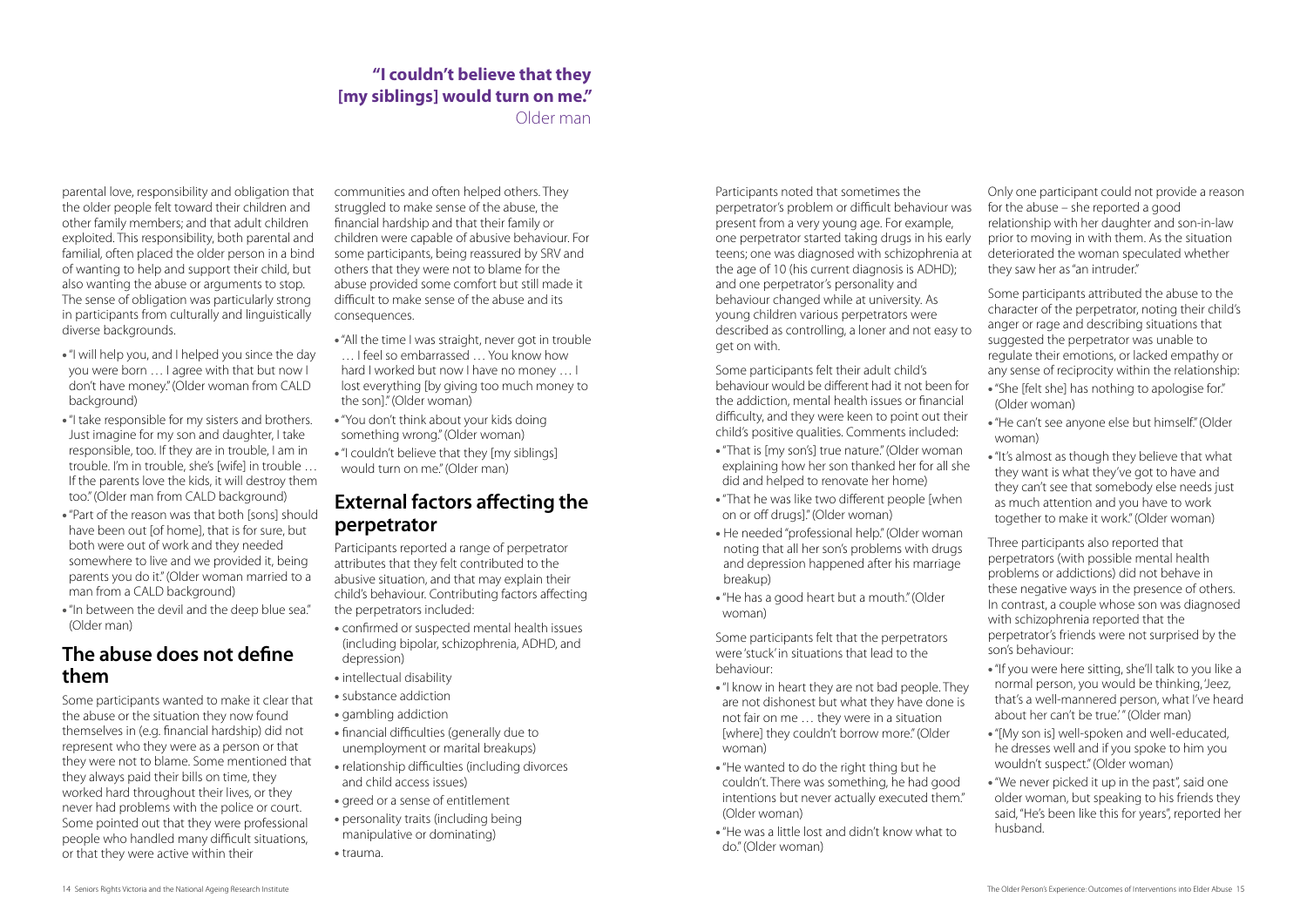## **Family violence**

While no research question specifically asked about the occurrence of family violence, or probed prior or other relationships, many participants reported good relationships with their other (non-perpetrator) children and family members. A history of family violence was reported by 7 participants (including two cases involving abuse by husbands) and it is possible that other participants may have experienced family violence but did not see it as relevant so did not mention it in the interview.

One participant with a history of family violence queried whether observing family violence while growing up could have contributed to her son's social abuse towards her: "Well of course there is a history … He may have witnessed … all our arguments … and also my husband ... cut the boys out of [the will]." Another female participant sought to reassure the interviewer that she did not abuse her daughter (the perpetrator) as a child, but that she had fled an abusive relationship when her daughters were teenagers, leaving them behind.

## **Family conflicts and estrangements**

- •"You shouldn't have to ask [to contribute to the household] they should have enough … common sense." (Older man)
- •"I said, 'You sign it [a contract].' I said, 'These are what I will expect from you' … she [my daughter] scribbled on the paper and placed it in the bin." (Older woman)
- •"So I then started searching for jobs on the computer for him … And that made him very angry … angry in the way that his mother... was doing these things for him, you know what I mean?" Feeling that the employment agency wasn't helping her son find a job the participant "decided I'd ring her and … I said to her 'What are you doing? You haven't done any referrals for him to go to job interviews, you've done nothing, so what's going on?'" (Older woman)
- When asked what motivated his son to physically abuse him: "Possession? I was down in his room, he didn't want me there." (Older man)

Participants reported family conflicts including separations, limited contact between family members, not supporting family members in time of grief, sibling disputes, and issues arising when parents were not seen to treat their children equally.

- •"If you feel bad go live with your father, but he doesn't like you." (Older woman to her abusive son)
- •"The daughter won't speak to other members of the family…[there is a] bit of friction … [that was] probably always present." (Older man)
- •"My two sons don't talk [due to a family conflict]." (Older woman who also noted that her oldest son was angry that the younger [abusive] son was living at the home rent free.)
- •"My wife has always favoured this particular lad." (Older man)

There were issues around boundaries and how boundaries were or were not negotiated with adult children, or were overstepped by either party. In some instances participants articulated their expectations to adult children, for example to contribute to the rent or bills, but enforcing arrangements were difficult. Four clear examples included:

Participants reported that abusive adult children blamed them for the situation, and for the perpetrator's own behaviour.

- •"He was telling me, it was all my fault." (Older woman)
- •"We were the ones with the fault because I

spoke too much," and "How we're abusive to her, we control her and all this, she [the friend that the daughter spoke to] didn't really actually get the full picture." (Older woman)

•"[My son said] you're always right, aren't you?" (Older woman)

References to blame were also made by other family members and participants reported that families would take sides in the conflict, including a wife who sided with the perpetrator.

- •"And then of course his other brothers and sisters, they came 'Oh, you can't do that to [the abusive son]'… And they tried [to] pressure me" (Older man)
- "My husband blamed me." (Older woman)

## **Inheritance issues**

Inheritance issues were reported in four cases, demonstrating that inheritance could cause conflict between siblings, as well as between parents and their children. One case was a dispute between the participant and his sister because their father's will provided the participant with lifelong tenancy in the family home: "They wanted their inheritance, they wanted me out".

Another dispute was between a participant's children, some of whom were cut out of the deceased father's will. In the third dispute the participant intended to leave less money to one son because he had lived "thirteen years rent free". In the last case, although the abusive daughter was "not happy", the participant decided that "[money and shares] will be divided equally between all", including the (main) perpetrator because "I've tried to be fair and you can't favour one against the other."

One of the older couple's reported that a barrister felt that their abusive son's action

(taking out an intervention order against his brother) may be related to wanting the parental home.

## **Communication difficulties**

Strained communication, or a lack of open discussion, was also reported with some of the participants avoiding communication for fear of escalating matters. For three of the older women, avoidance was clearly a pattern of relating. Inappropriate communication from the older person was also displayed by a small number of participants that may represent a pattern of relating or frustration on behalf of the older person after years of conflict and abuse:

- •"We didn't seem to be able to communicate at all … he was telling me, it was all my fault … he couldn't understand what I was speaking about." (Older woman)
- •"[My husband] wouldn't talk about anything like that [relationships]." (Older woman)
- •"Why can't I tell … them how I feel?", and "No, No it [the relationship] was better [before] because I never, never said something that they wouldn't like; and I always looked after the grandchildren." (Older woman)
- •"I think he [my son] feels that maybe I criticise and I don't." (Older woman)
- One male participant said his son wasn't verbally abusive, that he just used "bad language." In the argument over a remote control that led to physical abuse he told his son to "piss off" (because he was standing over him).

## **Power and control**

Control and dominance was mentioned by several participants as one of the reasons for the abusive behaviour. Controlling behaviour included constant calls to establish the

### **"We didn't seem to be able to communicate at all … he was telling me, it was all my fault … he couldn't understand what I was speaking about."** Older woman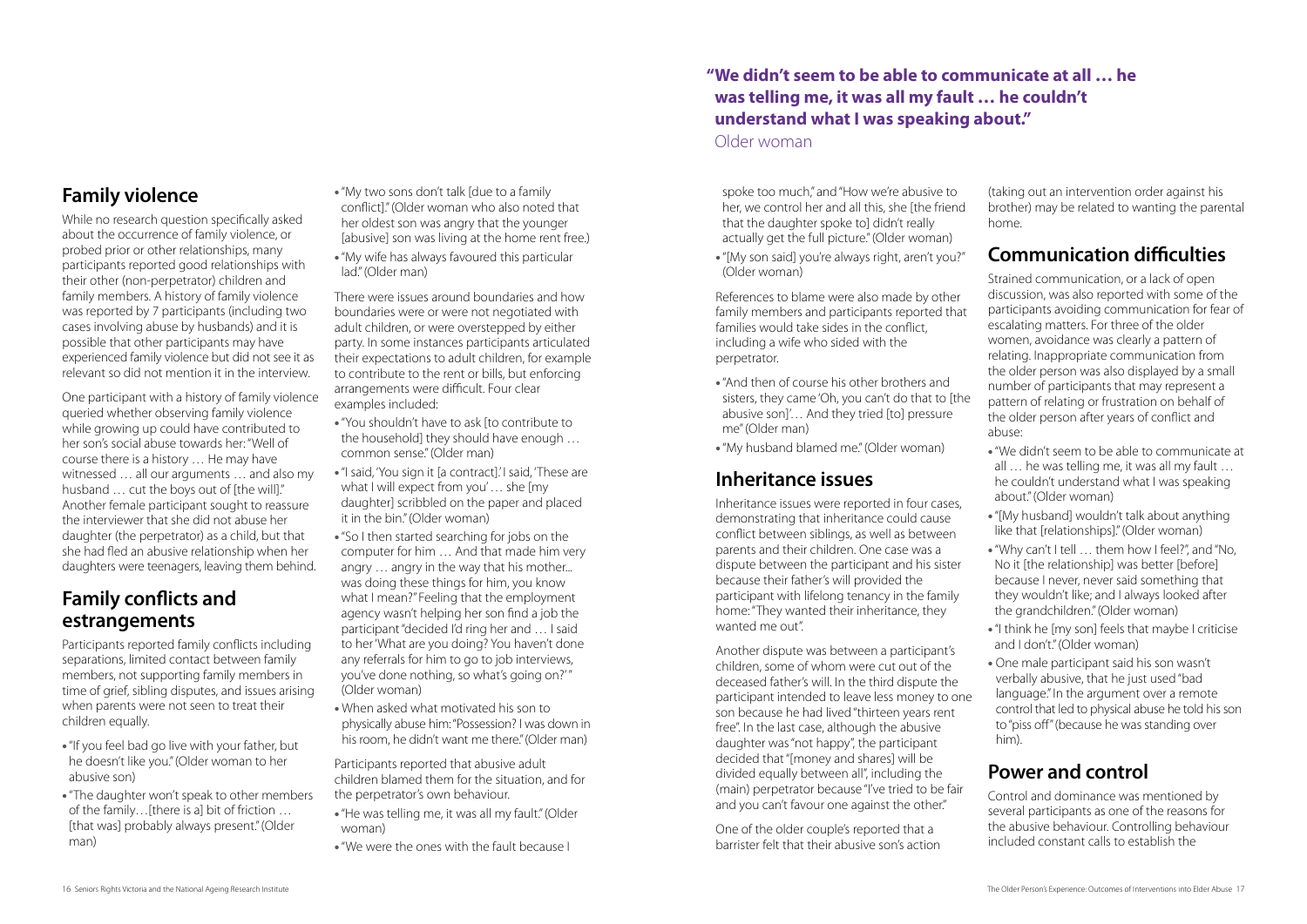mother's whereabouts; the use of coercion, guilt and threats to get the older person to comply to demands; wanting to control the household; and taking control of the older person's possessions or finance:

- •"[My son wanted to be] the top dog in the house, which he wasn't … cause I was." (Older man)
- "Sometimes my daughter wants to be bossy... don't know, they've got a trait in them, both of them [son and daughter], really, that they want to control my home, they want to run things their way. And I said "while I'm in this home I'm going to run my own house." (Older man)
- •"He was a control freak (husband)." (Older woman)

## **Lack of support**

Some of the participants noted the lack of support that resulted from not having family members or friends around them to help them or who could get through to perpetrators. Some participants said their family members did not offer support.

- •"I wish somebody could help me but nobody can. I mean I haven't even gotten any elderly family friends that I could talk to or anything like that." (Older woman).
- •"I guess you know part of all this is where there's nuclear family now there's no greater family, because all my family they are all dead … or scattered … if you had this family of aunties, uncles all around it would be contained, I'm sure, in this sort of situation." (Older woman)
- •"Because I had no support. No children, no support. I haven't got no family here, no family left and his family was overseas, so it was sort of no support, you know?" (Older woman speaking about abuse by her husband)

### **Trauma**

Some participants referred to trauma in their own life, not just in the perpetrator's life. These included the older person's experience of family violence, with one older woman reporting being hit while feeding a child, and another who described enduring family violence for years and having to raise children on her own because her partner gambled.

Loss of a partner or parent was also noted as a traumatic event. One participant spoke of losing her husband when she had young children; another recalled the effect of her father being killed in the war and the hardships she and her family faced being raised by a single mother. One participant spoke of being sent to Australia as a child with some of his siblings to obtain an education through the Christian Brothers' program, which was plagued with abuse scandals: "I think that trauma stayed with me and all my brothers and sisters … all of them had problems." He suffered from depression and still suffers from severe anxiety.

### **Issues relating to people from culturally and linguistically diverse backgrounds**

As the researchers did not want to steer the participant's responses in any particular direction, the interview schedule did not include a question that specifically asked whether culture played a role in the abuse but some participants did make reference to cultural issues.

Two participants mentioned how women were viewed in their or their husband's culture:

•"He's from a different nationality and I think that has some … that always comes out eventually … Yugoslavian … he always

thought women were a little bit inferior." (Older woman)

•"It was a disgrace to leave your husband. The stigma and bad reputation that you would get, even if you were the perfect wife, the wife is always blamed." (Older Macedonian woman explaining why she did not leave her husband. Her husband also made her promise not to abandon their abusive son so she once again felt trapped.)

While many participants spoke of the responsibility they felt towards their children, participants from CALD backgrounds were more likely to express strong feelings of parental and family obligation. Even when there was an awareness that adult children must take care of themselves, the obligation was still apparent:

•"I am also aware I [can't] think about him all the time in my life. He is not a child anymore you know I have to look after myself because I always think about him first..." (Older woman from CALD background)

It was common for CALD women to refer to having "raised the grandchildren", which is further evidence of the expectation of maternal obligation. Consequently these women also reported the pain of not seeing grandchildren when there was no contact with the abusive adult child, or after the marriage of an adult child broke down.

Other cultural issues included:

• An older woman referred to traditional (Pakistani) cultural values where nothing was put in writing but was honoured: "We belong to different ages. The age group I belong to, we had different values in family. We had different values of religion and trust and God fear. The times have changed. This is third generation not second. These people don't have the same values, moral values, as we have."

- In a mixed marriage the participant couple reported that the sister-in-law felt the Anglo-Celtic wife was not upholding the husband's [Greek] cultural heritage. "When I moved in here [close to the sister-in-law] she wanted the two girls and was going to teach them cooking and cleaning and Greek customs and I was obviously not good, so she was going to take over."
- •"Our father, our son, they think it [money] should be theirs, they've got plans to use it, but what can you do, that's life." (Older man referring to 'our as in Macedonian)

A more direct question may have elicited greater cultural factors and differences from the participants. However, participants did bring up cultural issues including expectations of, and by, parents and adult children, the impact of acculturation and the migration experience. Cultural influences, including differences in groups that have more of a collective perspective need to be investigated with larger samples and specific groups. The factors that play out in one culture do not necessary play out in another, so differences between different CALD groups need to be investigated.

### **"I think that trauma stayed with me and all my brothers and sisters … all of them had problems."**

Older man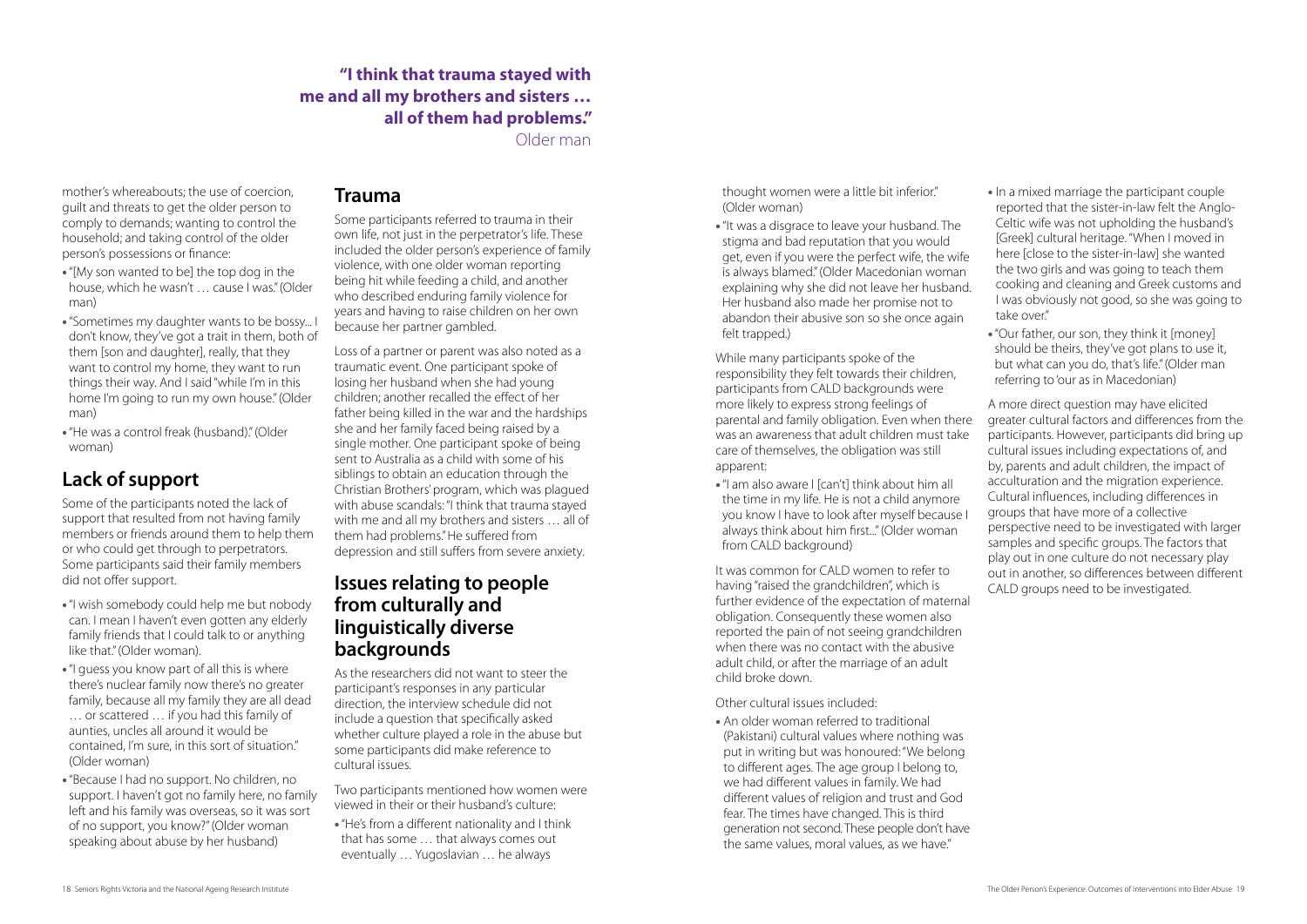## Intervention outcomes: the older person's experience

Some participants came to SRV as the first port of call for assistance in dealing with elder abuse. Others approached SRV for support after initial action to address abuse was taken, often being referred to SRV by an intervention service (for example, the court). Some approached SRV with the objective of getting the abuse to stop, others wanted assistance so they could get help for the perpetrator, and some wanted to simply understand their rights or the options that would be available to them if they chose to act. SRV was often one of many services that helped stop the abuse; each played their respective role in addressing the abuse.

The cessation of abuse is rarely, if ever, the only outcome of an intervention, even if it is the initial and driving motivation for action. The experiences of the 24 participants demonstrate a wide range of outcomes, both positive and negative, that stem from the older person's wish to change their situation, and their request for SRV to assist them to do so. The following pages collate the intervention outcomes, as identified by the researchers in consideration of the participants' narratives.

## **How do SRV assist people experiencing elder abuse?**

The wide range of participant experiences (as reported by participants and outlined in case notes) demonstrates the extent and limitations of the interventions SRV can implement. In some cases SRV initiated the intervention on the participant's behalf; in others they provided support, advice or referrals, for example, when legal action was already underway. Actions included:

- Intervention orders, caveats, debt recovery procedures (initiating, assisting or advising)
- Detailing the options and the process for each option
- Letters to perpetrators (e.g. giving notice to vacate the older person's premises; or outlining the older person's complaint); letters to other organisations (e.g. support letter to accompany a housing application).
- Advice regarding safety and self-care (e.g. changing locks, calling the police; getting a mental health plan)
- Advice regarding wills and power-of-attorney
- Emotional and other support, including going to court with the client, providing ongoing encouragement and following up on the participants welfare during and post intervention
- Finding alternative accommodation
- Making referrals or advising clients of services including the police, housing organisations, ethno-specific agencies, aged care services, counselling, and social supports.

It should be noted that for some clients it was difficult to articulate exactly what SRV did for them because there were other organisations involved in their matter, or because recall over time was difficult. For example, one participant referred to a letter written by SRV to another organisation, however the letter was written by the community legal service that SRV referred them to.

Some participants wished SRV had more power to intervene in the abuse, to make perpetrators change their behaviour or fix the situation. However most recognised that SRV, and other services, had their limitations. As one male participant said, "Police have their perspective… their job" and SRV are "very good as far as they can go".

## **What were the intended and unintended outcomes of SRV's intervention?**

#### **Abuse ceased**

Of the 24 individual cases, 13 could be considered resolved as the abuse was stopped, while 8 can be considered partially resolved. Partially resolved cases included situations where the level of abuse abated, or where one issue was addressed and not others. Only 3 cases involved no change in the situation for which the participant approached SRV.

#### **Feeling supported**

All but one of the participants said they felt supported by SRV. It is arguable that even if the intervention achieved nothing else, that an older person feels they are not alone in facing their situation, can be considered a positive outcome in itself.

Most participants reported some initial apprehension about contacting SRV, but once they had taken that step they felt positive about working to halt the abuse, and many participants reported feelings of being happy, supported, empowered, respected, listened to and understood over the course of the intervention.

While the intervention was not always able to solve the older person's problems, participants found it highly valuable to have somebody listen to their story and to take the time to understand their unique situation.

- •"I feel she understands me and I was happy." (Older woman)
- •"[They] saved me … they were more than helpful. They got me through everything. They listened to whatever I had to say. They gave me time to, you know, everything but it was

extremely difficult because I had so many things, you know, I had to make so many decisions. There was my husband on one side, my son on the other side and I was stuck between and I had … [the] debt [mortgage] on my head and I had all these bills and everything, but they were very helpful." (Older woman)

•"That was enough, for all of them to know that I have got somebody standing behind me. I think this is the best thing I found about … my going to Senior Rights. Now everybody knows Mum is not alone. There is a system working to protect senior's rights." (Older woman)

#### **Being enabled to act**

For many participants, feeling supported and understood was a valuable step in enabling them to act to address the abuse or change their situation. Participants reported that with SRV's assistance they felt able to take action against the perpetrator in the form of asking the abuser to leave, taking out an IVO against the abuser or making difficult decisions, such as calling in the CAT team for the abuser.

•"Being able to talk to someone gave me the power to make decisions." (Older woman)

#### **Gaining an understanding of the issues/Being made aware of available options and consequences/Gaining an increased knowledge about rights and legalities**

Once SRV staff understand a client's situation, they are able to offer advice and let the client know what options are available to them. Knowing that there are possibilities for action can be an important factor for some people, even if they elect not to act immediately.

•"A relief to be able to talk about it," and "Something we could fall back on … We had

## **"Being able to talk to someone gave me the power to make decisions."**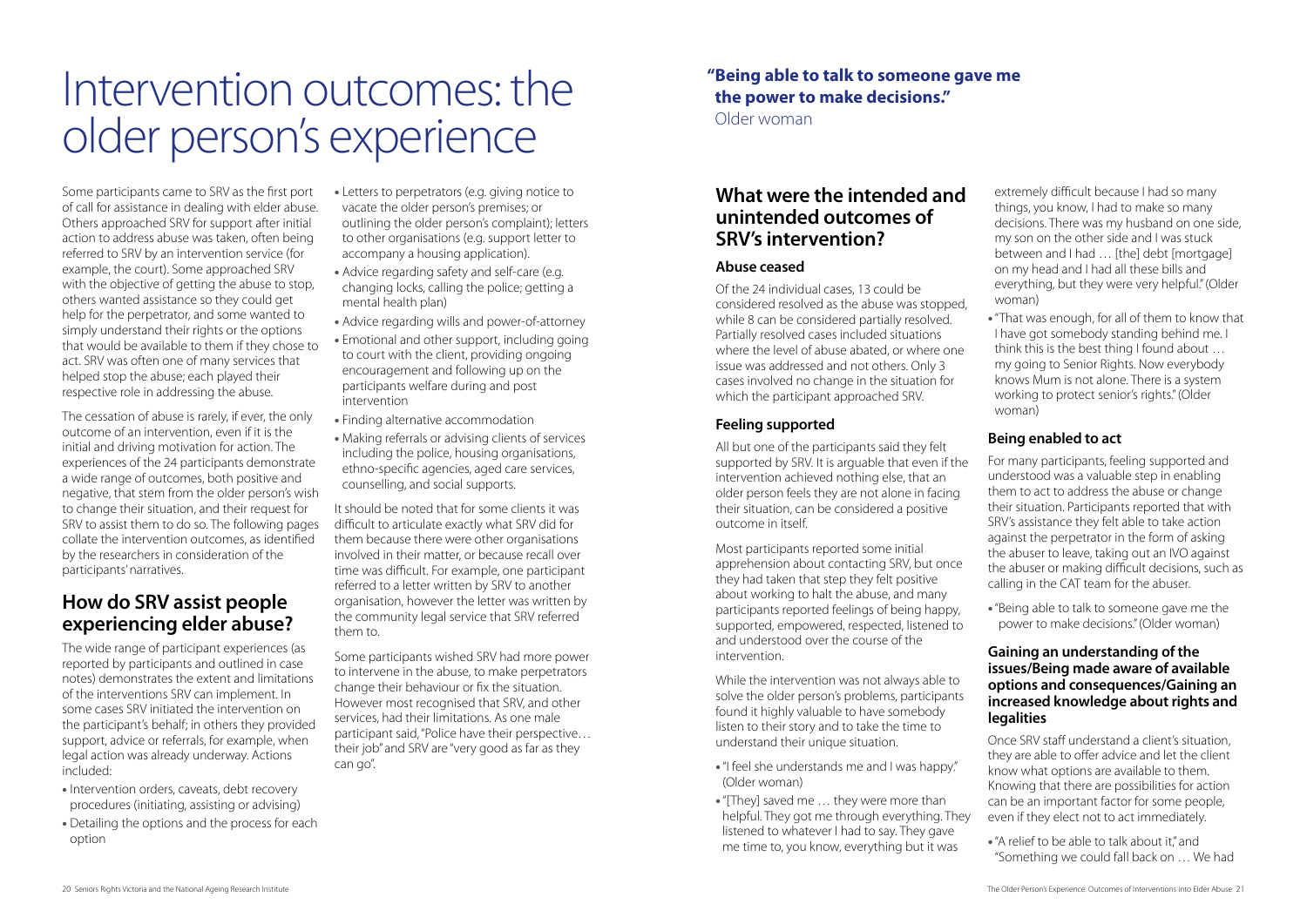nothing prior to that," said an older woman. Her husband reported: "[We] had someone to lean on and give you the right advice."

- •"Put my mind to rest … [provided] a lot of empathy … she understood … provided a lot of advice … a lot of time." (Older woman)
- •"[SRV] gave us very, very good advice and told us how it should all happen and all the consequences of each thing that we were going to do." (Older woman)

#### **Perpetrator required to leave home**

One of the main ways the abuse was stopped was if the perpetrator was required to leave the older person's home. In many instances, action was taken to forcibly remove the perpetrator and this often required an intervention order. In other instances the older person or couple successfully asked the perpetrator (usually following SRV instructions regarding the required notification) to leave or the perpetrator left for another reason. In one case the perpetrator left the state to avoid a mental health team treatment order.

#### **Change of accommodation**

In fewer cases it was the participant who found alternative accommodation, in which case the abuse stopped. For some this was a blessing and a chance to find peace. For others there were some consequences of having to leave one's home including financial outcomes, limited contact with other family members (e.g. after leaving the state), and having to arrange a new living situation. One older woman, who temporarily moved into the parental home that she owns with her siblings, said she felt like a refugee. Although the perpetrator (son) has now moved from her home she no longer feels safe in her home and wants to sell it.

•"It went on for so long, that now you know now it's just nice and peaceful, so I don't care if I never see her again" (Older woman who left the home she was sharing with her daughter to avoid abuse)

#### **Remaining in the home**

In one instance the outcome of the intervention was for the older person to remain living in the family home. This older man lived with his father in the family home, and cared for the father until he died in 2003. The father's will had given him a life-time tenancy in the home but required the participant to maintain the home. Conflict arose when a letter arrived from his sister's solicitor questioning the maintenance of the house, asking him to leave the home and referring to court action. As a co-inheritor of the house, the sister wanted "her inheritance". SRV provided legal assistance (corresponding with the other solicitor) and advice related to meeting his obligations, which enabled him to continue living in the family home. He stated that without SRV he would not be in his home today. Although he still fears the issue will re-emerge in the future, he knows he can return to SRV for further help.

#### **Knowledge that SRV could assist in the future**

Knowing that they could go back to SRV at any point, to follow up outstanding issues or if problems re-emerged, was a comfort to participants and a valuable direct outcome of the intervention. One couple with an abusive daughter did not want to take out an IVO against their daughter because of concern for their grandchildren. However, they appreciated knowing that it was a possibility and that they could contact SRV if they decided to take that path. Other comments included:

•"I have got it on my mind that I may need to go to Seniors Rights again to get my title." (Older woman)

- •"If something come up, and I can't sort out the problem then obviously I make the call. It is always something that's in my mind." (Older man)
- •"We knew that we had, you know, like a call, that we can rely on … that's probably what kept us going and kept us stronger." (Older couple)

Taking action to end the abuse is hard and often never linear. It can take more than one initial approach to take action. Some cases at SRV were closed at the request of clients, only to be reopened again further down the track. Ongoing support and encouragement is needed to help clients take that next step where appropriate. For example, one older woman, who wanted to move into a retirement village but lacked the funds, stated that she would contact SRV in the future to recoup the money she contributed to her daughter's home. However, parental love, ambivalence and concerns regarding legal costs were obstacles that continue to hinder this woman taking action.

#### **Legal property intervention (such as caveat placed or removed on property)**

For some participants SRV provided assistance in navigating the legal system, and this intervention was enough to stop the abuse. In one instance, an older woman received assistance to put a caveat on the property she had built with her son and daughter-in-law. In another instance, a man who had entered into an assets-for-care arrangement with his son and daughter-in-law feared he would be left homeless when they sold the house. SRV assisted to have the existing caveat removed to allow the property to be sold without a detrimental impact on the older person. Although the family did not sign the deed that SRV recommended on the new property the participant was not concerned because he knew, and his family knew, that he could return to SRV for further assistance.

•"Before you think about anything else we will get a caveat on your unit so that if there is a fight they can't sell the house." (Older woman)

#### **Loss of relationship**

An often reported negative consequence of taking action was losing contact with the perpetrator. In two cases contact was later re-established but in most other cases contact remained lost at the time of the interviews taking place. Whether this indicates a permanent loss of the relationship is unclear. Although some participants were relieved and happy that they now had peace, the loss of the relationship with the perpetrator weighed heavily on them. Very few (two) participants reported not caring if they "never" saw the perpetrator again.

- Well I thought he might contact me after twelve months, which he didn't, so apparently he must be happy where he is. I don't know where he is. (Older man)
- •"The only thing I would have liked is to be able to talk to him on the phone or see him occasionally, but not to live, and not to do anything…you know what I mean. I know he's out there and I know he's got nothing and I'd like to have had him home to cook a meal for him or something like but, but I couldn't live with him anymore, I couldn't no way." (Older woman)

#### **Family conflict**

Although the rift caused by getting the perpetrator to leave can sometimes mean other family members are more likely to visit (one participant mentioned the environment wasn't "healthy for their young children" while the abuse was going on), it can also mean that the family becomes divided. One of the common fears that can stop older people from doing anything to address the abuse is worry that it will cause further conflict within the family. In

### **"Put my mind to rest … [provided] a lot of empathy … she understood … provided a lot of advice … a lot of time."**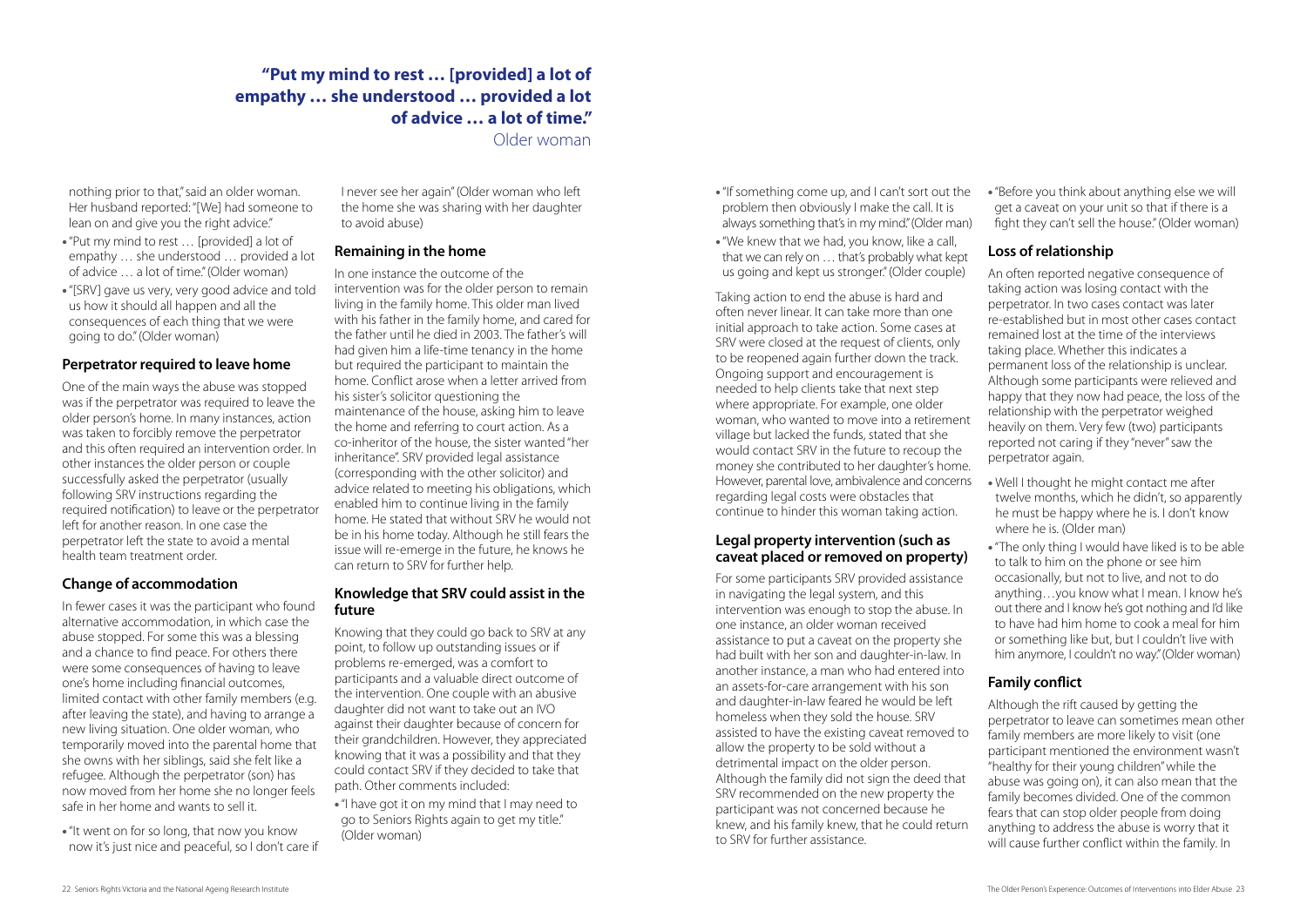some cases, the participants reported that while the intervention stopped the abuse it also created family conflict.

- •"We aren't a real couple anymore … we are just two people living [in the house]." (Older man whose wife sided with the perpetrator and spends more time at the perpetrator's home.)
- •"She [my daughter] won't speak with the other members of the family. They're all off side at the moment." (Older man who has no contact with the perpetrator and whose children have taken different sides)
- •"Yeah, well the consequences were that my husband blamed me!" (Older woman)
- •"Not many people come and visit anymore … everybody looks at you like you're the one who's caused all the problem because he probably said something different." (Older woman who left her abusive husband)

#### **Concern for perpetrator/Worry about consequences of intervention on the perpetrator**

As discussed in the earlier sections of the report, some of the participants felt the pressure their child was under was causing the abusive behaviour. Things such as mental illness, marital breakdown and financial difficulties were cited as reasons for the perpetrators' behaviour. Therefore, even when the abuse stopped (for example, because the perpetrator was forced to leave) the older person often worried about the perpetrator and what would happen to them.

• I wasn't happy and I complained, but from that point they turned to be much better to me than they used to be." (Older man)

One older woman was worried because her abusive son, who had an intellectual disability, might be taken advantage of by the abusive husband. An older woman who worried about her son, who moved out after she obtained an IVO against him, said the situation causes her much stress and grief. Where there was no

contact, not knowing where the perpetrator (the adult child) was and how they were doing was worrying.

- •"We worry about [him]…he is our son." (Older woman)
- •"I am stressed out if I die, what will happen to him?" (Older woman worrying about son with mental health issues)

#### **Concern for the consequences of the intervention on others**

In some cases participants worried that while the problem had been solved for them there might be negative consequences for others. For example, an older couple asked their abusive son to move out, but since he moved in with his girlfriend, they worry about her welfare. Another woman was concerned that the abusive son would take advantage of her mentally disabled son when the abusive son went to stay with him temporarily.

#### **Improved relationship with the perpetrator**

In some cases one of the outcomes of the intervention was an improved relationship with the perpetrator. An older man, who had a legal intervention to make sure his son and daughter-in-law could not leave him without property, found that although still not ideal, the couple have changed their attitudes toward him, and that if he asks them for anything, they oblige.

One older woman, who said the family will never be the same again, said that after she forced her son to move out she worried about their relationship but since contact was reestablished the relationship has turned around. Her son got a loan and bought a house and

land, and visits to do odd jobs for her and her husband. Another participant who reported improvements since making contact made reference to some re-emerging of behaviours in the interview but the older couple's resolve to not tolerate abusive behaviours was stronger. Their recent letter confirmed the ongoing improvement in their relationship.

So, even where there were improvements in relationships there were some lingering effects of the abuse on families that may resolve over time. An end to co-habitation and / or time may be enough to heal relationships in some cases, but others may require a more direct intervention. Only time and further research can provide the answer.

#### **Change of own behaviour/Increased knowledge of dispute avoidance or resolution**

For some participants, the act of going through the intervention gave them new skills in avoiding conflict or resolving disputes. One older woman whose abusive son left the family home stressed the importance of communication and for both parties to try and work things out together. Two participants referred to putting stricter boundaries in place about appropriate behaviour in their home. One older woman has learned to pull back when her son gets "a bit funny"; this helps maintain their relationship now that they have reconciled.

- •"[During the intervention, SRV] also told me to frame my questions in certain language when I talk to my son and daughter-in-law [to get the answers I needed]." (Older woman)
- After recent contact with the perpetrators, the one older woman set firm boundaries, and although she loaned her daughter \$20 she told her: "I'm not lending anymore. I neither borrow nor lend. That's my policy now."

#### **Independence/Freedom/Peace of mind**

For some participants one outcome of acting to stop the abuse was a feeling of positivity about what they had achieved, and about living without the stress caused by the abuse. Some participants referred to now having a sense of peace.

- •"I value my freedom more than anything. My freedom, my independence, and I'm my own financial manager." (Older woman)
- •"I'd hit the bottom and now I'm starting to climb up." (Older woman)
- •"I am happy that I have my own little space. I got peace and quiet which is something that I didn't have for a long time." (Older woman)

#### **Confusion about availability and access to support/Disappointments in expectations**

For some participants the possibility of an intervention introduced a lot of confusion and worry about what would happen, and what the outcomes would be. For example, there were concerns about the impact of legal costs and outcomes. There were also disappointments related to expected outcomes, when money could not be recovered (to be discussed further). One woman was still dealing with strong emotions that her husband was not held accountable for what he did and that the whole system let her down.

- •"I think that was not right. If I went to Senior Rights they should have handled my case themselves on their terms and not passed me on to this other people. I didn't know how much is going to be paid and how much is going to be net coming in my pocket. We hear so many things about solicitors that it scared me." (Older woman)
- •"I just needed like a guideline, or where to go, or what to do. Things like that … what my options were and things like that." (Older woman)

### **"I am stressed out. If I die, what will happen to him?"**

Older woman worrying about son with mental health issues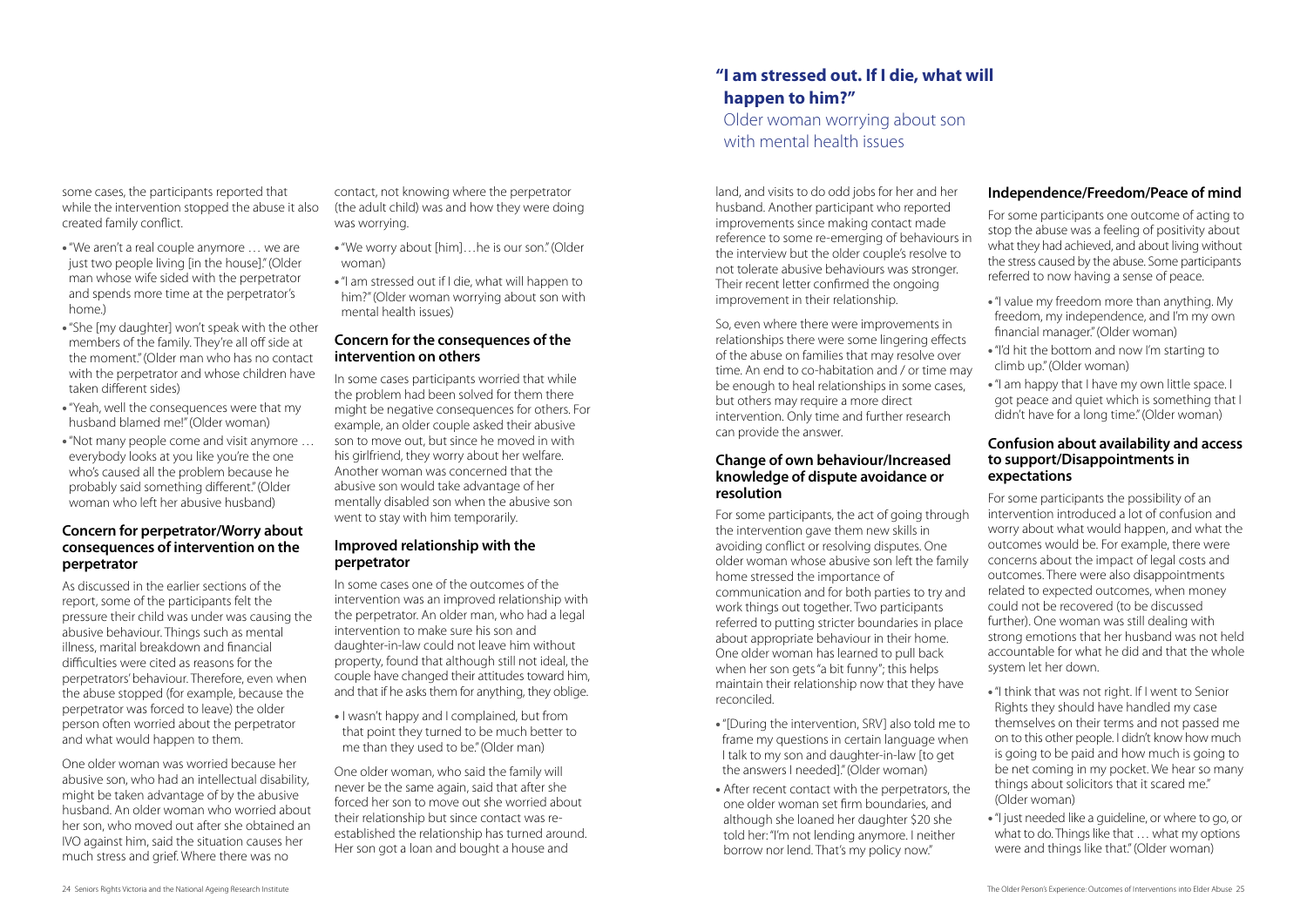#### **Assistance with financial planning/ Gaining control over finance/ Repayment of loan**

The outcome for some participants was primarily financial. One woman got SRV to send her daughter a letter asking her to repay an outstanding loan, and the daughter's partner paid the money. One older woman who fled her abusive daughter and son-in-law now feels she has control over her own finances and says she will never lend or borrow money. In one case, where the financial matter was in abeyance, the SRV intervention offered comfort and hope. The couple were still waiting to hear the outcome of a new repayment plan for the debt the son incurred in the mother's name but they were hopeful of a better repayment plan and comforted knowing SRV would assist with any further negotiations.

#### **Ongoing fears and repercussions/ Feeling unsafe/Worry about the future**

While fear was a relatively common feeling amongst the participants while the abuse was happening, for some the fear continued or exacerbated after the intervention. One woman (previously mentioned), who had alternative accommodation felt she could not return to her home. Her other children established a phone network between them to support and protect her from the abusive son.

•"I can't go back and live in the house because ... [if the son returns] goes off his head or something he will come there and he will murder me in the house." (Older woman)

Some participants worried about the abuse reoccurring. One woman who left the state still feared running into her daughter when she visits her son who lives interstate in a disability care home. An older man was concerned about the possibility of having to take his son in again in the future and the impact of this on his health.

- •"Do I have to take him in again and get sick again' (Older man)
- •"I still don't trust him 100%" (Older woman)

#### **Ongoing financial concerns**

Financial abuse left some participants with outstanding debts, financial hardships or other concerns. The couple whose son ran up debts, one in the mother's name, worried that the Sheriff would be sent to recover the money, while another feared she may have to sell her house to pay off a bank loan. One woman whose husband (now her ex-husband) and son were both abusive to her now lives alone. She commented that the increased costs of living alone made life more difficult.

•"It was hard on that side, but on the other hand, it's still harder. Because you're on your own, you have to survive by, you know, shopping and paying the bills. So heating, I can't put that on because I can't afford to pay for the gas and all of that, so you just have to cut down and everything." (Older woman)

An older woman who got an IVO against her drug addicted and abusive son, requiring him to move out, was asked by the judge if she was able to assist with the costs of the son's move. She agreed to pay for a moving truck and was incurring ongoing storage fees at the time of the interview; however she intends to address this in the near future.

#### **No change – the abuse continued**

There were only three cases where the matter was totally unresolved (social and financial abuse). The case of a women whose son would not go to mediation, another lady who had temporarily reconciled with her daughter and did not take legal action; and a very disappointed participant who won her court case but is still unable to recover her money.

## **Did the participant consider the outcome a success?**

Many of the participants felt the outcome was a success because the intervention achieved its goal. In some cases participants felt the success was easily measured, such as when the perpetrator was required to move out and the abuse stopped, even if there were negative consequences, such as family conflict or a loss of the relationship.

One participant, made the point that the intervention was achieved as the letter SRV sent her son was very good, but because he refused to go to mediation, the overall outcome was not successful. Another participant said the IVO was obtained and the son was removed from the home but that you could not call it a success; a sentiment expressed by others, demonstrating the ongoing ambivalence common among some participants.

This ambivalence was well summarised by the couple whose mentally unwell son absconded interstate to avoid a treatment order. They felt SRV helped them do what they had to do, that is call in the CAT team, otherwise the mother could have ended up in hospital because of the stress. Even though the intervention achieved the goal of removing the son from the home, it was still a no-win situation:

•"I mean we're in the – well I suppose a no win situation isn't it, yes the situation here is no longer horribly stressful as it was but we've still got the ongoing stress of he is out there and he won't talk to us… And he's not talking to his younger sister."

SRV and other intervention services are very important in ending or alleviating abuse. However, to further improve outcomes for older people, interventions that help address mental health and stress (for the perpetrator and older

person), relationships and other problems in the long term need to be considered.

#### **Disappointments and what hindered these outcomes**

Where participants indicated that the outcome was not successful this was often because they were unable or still trying to recover money. For example:

- SRV supported an older woman to take legal action to have money she invested in a property with her daughter returned to her. The woman did not have the required paper work to substantiate her investment ("I probably just handed it over") so was unable to have any of it returned to her, and considered the intervention a failure.
- An older woman whose adult son moved into her home after his marriage had ended had hoped SRV would find her alternative accommodation and some financial assistance as she was struggling with rent and expenses. SRV offered to assist her with getting an IVO against her son, but she did not want to go down that path. Her son eventually left of his own accord and although she considered the SRV intervention unsuccessful, having SRV to talk to was very supportive.
- One woman wanted a caveat on the abusers property but her financial arrangements (she took out a loan and provided the funds to her daughter) did not make this option viable. The participant still believed this was the right action and the debt is still outstanding, even though she won her court case. This outcome may mean the participant will need to sell her home to repay the bank loan.

Legal costs, temporary reconciliations and wanting to preserve family relationships, health and other family issues, the lack of alternative accommodation for the older person or the perpetrator were additional hindrances to outcomes reported by participants. As was the

### **"I can't go back and live in the house because ... [if the son returns] goes off his head or something he will come there and he will murder me in the house."**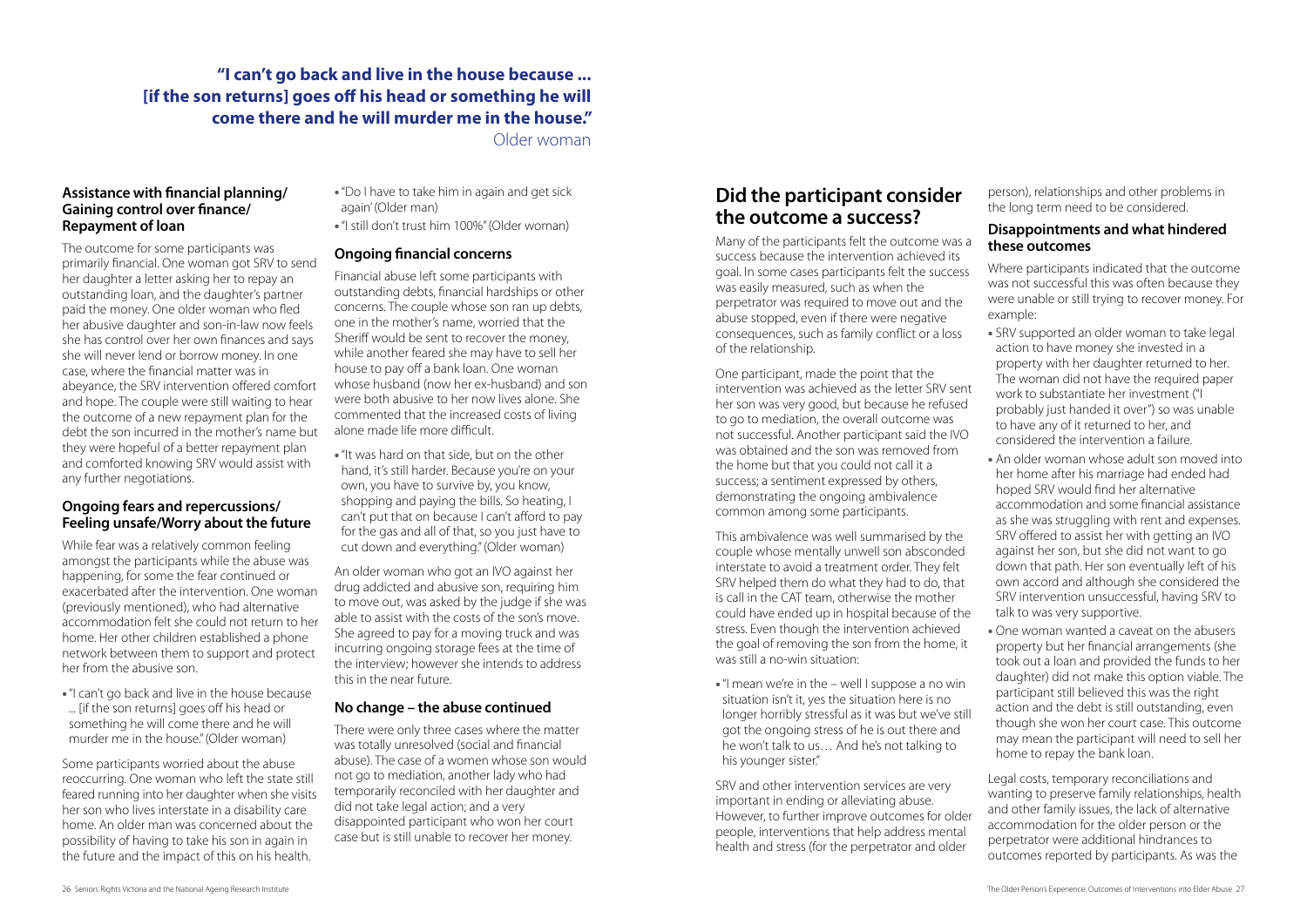actions of some other organisations, such as a mediator's letters that referred to court action too soon, the abuser using intervention orders and legal aid (based on "nothing") to perpetrate more abuse and mental health services limitations and failures.

## **What could have been done differently?**

While many of the interviewees did not think that anything more could have been done or could have been done differently, some participants wished they were able to obtain help for the perpetrator – for them this was the missing piece of the intervention.

#### **Help for the perpetrator**

Many participants expressed a desire for a counsellor, psychologist or social worker that could assist their adult child.

•"Well I would like him to have had some sort of counselling, some sort of help really and I still like him to have some….like a social worker, or somebody to talk to him you know that would have been beneficial I think really." (Older woman)

One participant would have liked a more forceful intervention on behalf of her son and his drug use.

•"I would have liked them [police/courts] to have got hold of [my son] and had him go through some tests just to find out if it's only the drugs or if there is anything else wrong. … If it's the drugs… if he got a judge who thinks he can help them, they might put them in for 3 months into one of the drug rehab places but they need 12 months.

"For the police to talk to them and say: 'We've got to go and have a talk to some people and see what's going on, why are you so angry, do you need medication, do you need help?'I suppose I'm being… a mum and wanting the best, but that's me." (Older woman)

One woman wished that SRV could have contacted her daughter directly to counsel her about her behaviour.

> Advice was also provided that related to the older person accepting there was a problem, having courage to take action and being firmer with perpetrators:

• For SRV to contact the daughter to "just tell them verbally what's happening is not right… Like a counselling… to let her know that it is wrong". … That that's not on, and that's against the law. That's what's going to happen if the parents or whoever reported it for the second time. That's what I think… maybe I'm wrong but I felt left down a little bit…They should have been a little been stronger, like "that's the rule this is what you have to abide". The husband (also a participant) thought that he was too lenient with the daughter growing up and that is what he could have done differently.

#### **Better legal advice**

One participant reported receiving wrong advice from a solicitor when her husband died. The solicitor suggested putting the house in her daughter's name (who was living in their second house) so it would not affect her pension: "Wrong advice I'd say…I was ill advised. I would have just sold the house". The participant is now struggling financially due to health costs.

#### **For the bank to have listened**

One participant wanted banks to take more notice of parents concern regarding loans to their adult children: "Don't give my son any money because he can't pay you back. But they don't take any notice from people." (Older man)

#### **Faster processes**

One older woman would have liked to have been informed earlier by the domestic violence service that an urgent IVO via the police can be obtained "rather than waiting a week and a half."

## Advice

## **Older person's advice to other older people**

The most common advice participants would provide to other older people facing abuse was to contact SRV and that more people need to know about SRV.

Other advice included:

- Call the police
- Access family violence services, or go to a women's refuge
- Talk to someone
- Get help immediately; don't let it drag on; get out as soon as you can.
- Access the court social worker for support if you need to go to court
- Don't sell your house; give money; or mortgage your home
- Ensure you have the paperwork to substantiate loans and other arrangements
- Think carefully before you go and live with your children and children-in-laws.
- Take full control of your finances, regardless of what your children promise or what they say they will do.
- Take the time to find the right therapist if you're receiving counselling.

- •"Be brave!" (Older woman)
- •"Be firmer with the person involved, make sure that right from the word go you are very firm, say, 'You are living in my house, you are to maintain it to a degree and pay me, not necessarily a full rent but pay something'" (Older woman)
- •"You've got to come to the realisation and acceptance that you do have a problem …

Because I think it comes down to the personal sort of decision and acceptance that you've got to say, 'Well yeah, it is happening to me and I have actually got to do something even though I don't really want to do it" (Older man)

- •"Most families, their children are pretty good, but there are some families I know that their children take right advantage of them and they should learn that they mustn't let them do that." (Older woman)
- •"People have to look after themselves. But you don't realise it at the time." (Older woman)

## **Older person's advice to services/governments**

Participants highlighted the need for more government services to help older people facing abuse, but also wanted services for the perpetrators who often had problems relating to mental health, addiction, and relationship and financial difficulties.

As most participants were not aware of SRV prior to needing their services it was suggested that SRV should be advertised more, and that better ways of reaching older people in abusive situations was needed. Suggestions included GPs, home help agencies and information stalls, with one participant suggesting that more SRV offices were required.

#### **Accommodation**

The need for appropriate and affordable accommodation for both older people and perpetrators was an important factor for many participants. As they are often on a limited income (receiving an aged pension, and/or suffering financial abuse) older people found there was a need for short-term accommodation options to escape abuse, as well as affordable long-term options suitable to their circumstance.

### **"Well I would like him to have had some sort of counselling, some sort of help really and I still like him to have some…"**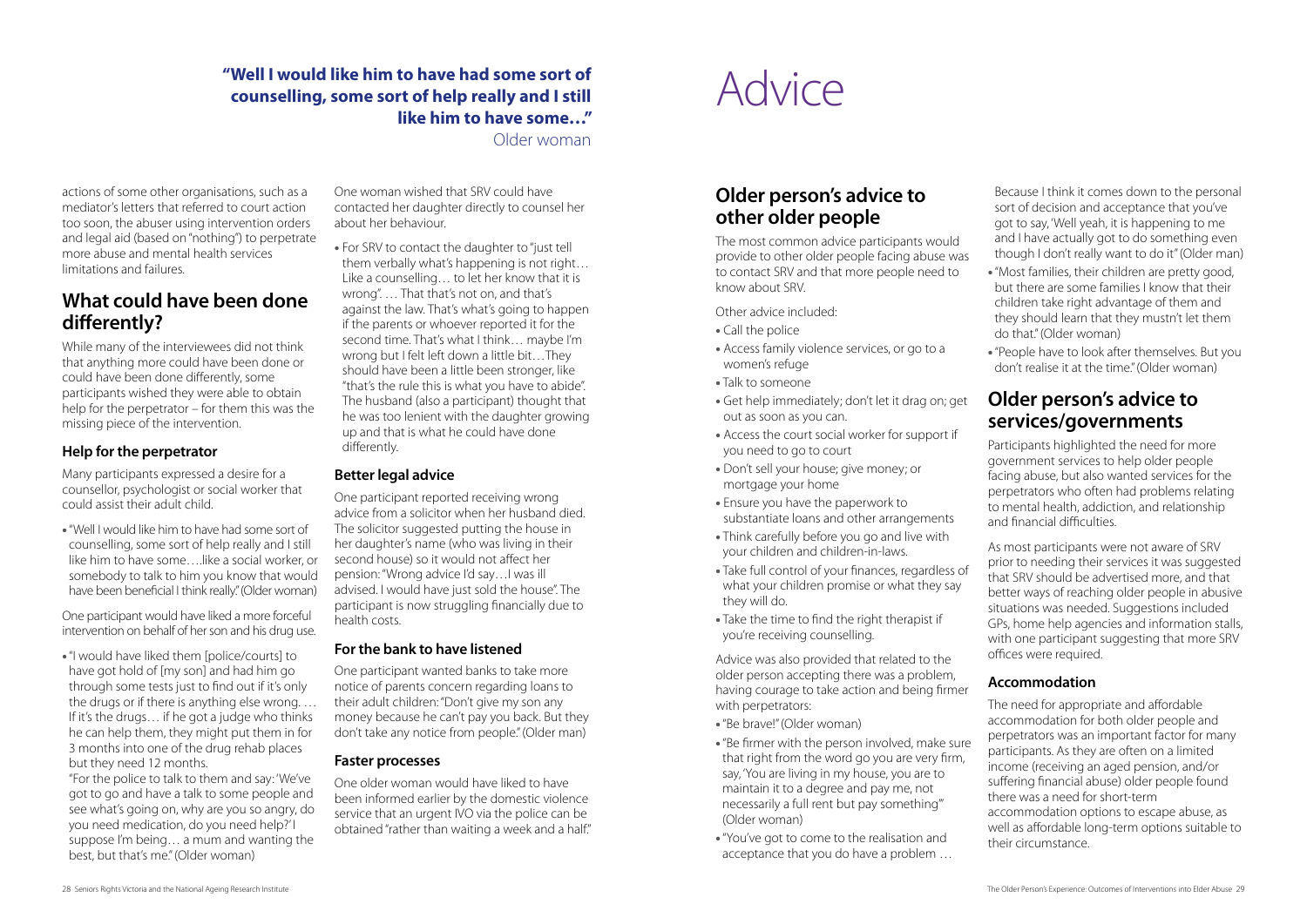Abuse problems were often triggered by adult children not leaving, or returning to, the family home. The participants suggested that affordable accommodation for perpetrators facing hard times or experiencing mental health issues would be beneficial so that family did not have to take them in.

The need for peace of mind was also reported and demonstrates why alternative accommodation is so important (for the older person or perpetrator):

- •"I feel at this stage of my life I need to have some peace, I really do." (Older woman)
- •"Anyway I am not happy. I want to find something. I don't know where but something to live, to have peace and quiet." (Older woman)

#### **Assistance for perpetrators**

Many participants felt there was a need for appropriate and affordable services to help perpetrators experiencing mental health issues, substance abuse problems and gambling addictions. Failures by the mental health system, and health and other professionals, including the courts, to adequately deal with the mental health problems faced by their adult children were highlighted. As one participant noted, "Even though we are parents, we don't really have any rights, we can't interfere [to compel an adult son to address mental health issues."

Participants also highlighted the need for services to assist with family conflict, preferably, with the authority to compel perpetrators to participate in programs, undergo assessment, or step in when there is conflict. In some situations the only option was for older people to call police when faced with an abusive child, which many were reluctant to do for fear of getting their child in trouble. Participants

therefore felt it would be useful for a service that had some authority to make their children address and change their behaviour to avoid abusive situations developing.

Some advice offered included:

- Mental health needs to be "discussed honestly" and more mental health care service need to be available "as it is becoming a bigger and bigger issue." (Older man)
- To be effective, drug rehabilitation programs need to be twelve-month duration rather than three.
- Drug rehabilitation programs can be prohibitively expensive, and as one man said, "Where the … hell are we going to get \$30,000 with all these debts [son's debts]?" This man felt that "someone with authority" is needed who can "control people from keep getting into this mess and trouble".
- The gambling industry should support rehabilitation services
- Need for someone with authority who can mediate between family members, before the police need to be called in because of a dangerous situation.

#### **Better protection from banks and other organisations to prevent financial abuse**

One participant suggested banks and other organisations should get things in writing, and not approve purchases or loans over the phone.

#### **Financial assistance**

Other suggestions by one participant included providing assistance for those who are struggling financially (to pay lower prices or borrow money and then "pay off a little bit off on your pension [for example]."

#### **Assistance for older women**

One participant suggested there was a need to help women who have been married for a long time and have never been independent.

#### **Increased understanding of elder abuse by health professionals**

Two participants referred to GPs being aware of conflict or abuse but not providing adequate referral or assistance. One participant said her GP knew what was going on (abusive husband) but offered no advice and that a social worker "tried to help" but that she does not recall being referred to anyone. Another said that the GP felt the parents were covering up for the oldest son. These stories indicate that training is required by doctors and other health professionals to better handle suspected abuse.

### **"I feel at this stage of my life I need to have some peace, I really do."**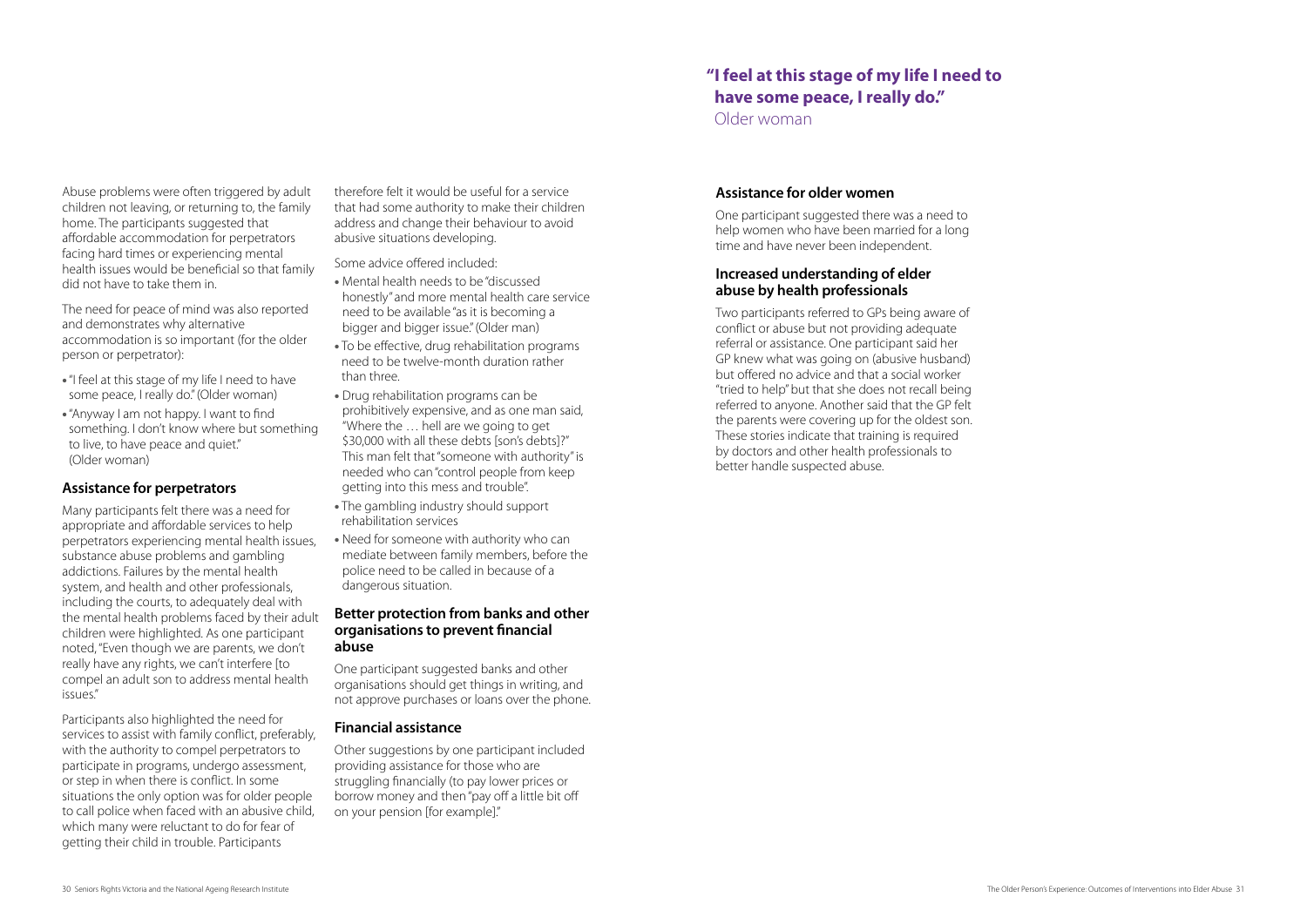## Discussion

These findings are representative of the clients who were prepared to contact SRV, to take action, and to talk to researchers. The experiences of older people not prepared to contact SRV or talk to the project researchers may be different.

This study highlights the important role that Seniors Rights Victoria plays in addressing elder abuse in Victoria. The legal assistance and advocacy support provided by SRV were valued by these older people who have experienced abuse. Participants in the study reported that feeling supported, knowing their story had been listened to and understood, and being provided with options, including the processes, implications and limitations of each option, was an important aspect of being able to take action. For some participants knowing these options were available to them if needed, or when they were prepared to take action, gave them the strength to deal with their situation.

In most situations, clients were happy with SRV's assistance and felt the intervention was necessary to address the abuse. While many of the outcomes of the interventions were positive, and seen by the older people concerned as successful, there were negative and sometimes unintended outcomes. Some participants felt stress and regret at the damage done to their relationship with the abusive perpetrator when action was taken, some continued to feel unsafe, some had to move to new accommodation, and some were faced with further financial difficulties. Some participants also found the legal and financial implications of taking action overwhelming and confusing. Though most felt little could have been done differently, a desire to obtain help for perpetrators with mental health, gambling or other difficulties was often reported. Parental love was strong and often related to the ambivalence older people reported towards outcomes.

A limitation of the current study was the fact that many ex-SRV clients could not be contacted because of safety issues and others did not wish to revisit the abuse. Their stories may have provided a very different perspective to elder abuse, interventions and outcomes. They may have provided additional information about barriers to seeking help and taking action, in particular in cases where the older person is reliant on the perpetrator for care. Although the recruitment strategy was amended to include participants who made two or more calls only two additional people were recruited. The limited services provided by SRV in these instances restricted the depth of the information available in relation to interventions and outcomes. Other limitations included: the lack of more specific questions to probe CALD specific issues or family dynamics prior to the abuse; and the lack of diversity in the CALD participants. For example there were no participants from newly arrived or collectivist cultures.

### **Awareness-raising**

The findings highlight the need for expanding SRV services and improving awareness of SRV. Awareness-raising strategies should not only involve older people but also the services and health professionals they come into contact with. The older people interviewed who spoke to their doctors did not receive the type of support or referral one would have hoped they would have received.

## **Rights of older people**

The rights of older people need to be promoted more widely, not only to seniors but adult children and society generally. Increased economic pressures, such as flexible working hours (longer hours, more part-time and casual work) and higher house prices, coupled with changes in family structures, mean that each

family member needs to understand one another's rights and obligations so that true reciprocity is afforded. Expecting a parent to raise grandchildren or re-mortgage their home does not honour the personhood of the older person and puts them at financial risk at a time when they have no or limited capacity to recover financial losses. Improving communication and conflict resolution skills, promoting better ways of setting boundaries with adult children, and addressing family conflict and disparate views related to care (of older parents and grandchildren, etc.) is needed to ensure the rights of older people are respected.

## **Supporting services**

The experiences of the participants highlight the impact of reduced housing affordability and difficulties accessing adequate mental health services. Many participants felt the perpetrator's behaviour was influenced by external factors such as mental health problems, financial difficulty or other stresses, and it was often these factors that caused the perpetrator to be living in the older person's home. More affordable and appropriate housing options would lessen the impact of adult family members requiring support from elderly parents.

In many cases, the perpetrator was removed from the older person's house, which put an end to the abuse, but the factors that may have been influencing the perpetrator's behaviour were not addressed. To this end, more effective, affordable and integrated mental health and AOD rehabilitation services are required that can provide assessment and treatment for perpetrators. Mental health services also need to establish more effective methods of encouraging perpetrators to seek help and adhere to treatment plans. The use of more mandated treatment orders should be investigated but needs to be done hand-inhand with the establishment of more effective engagement practices.

## **Counselling**

Few older people sought treatment to deal with their emotional or psychological trauma following their elder abuse (or other life trauma) although some were still clearly distressed. An important aspect of any intervention is allowing the older person to come to terms with what has happened, and to adjust to changes in circumstances. Encouraging older people to access counselling and psychological support in the community to cope with lost relationships or, if contact is re-established, to provide them with the skills to deal with boundaries, conflict and effective communication, may be one way of continuing to support and empower older people. Although SRV recommend and encourage counselling where appropriate, it is up to the older person to take up the referral. It may assist uptake if this support is offered at different time points during and after the intervention, in acknowledgement that emotions and circumstances change.

## **Mediation**

Only one participant referred to mediation but they were unable to engage the support of the perpetrator. For those not willing to take their adult children to court this may be a more acceptable option. However, mediation in elder abuse situations is relatively new and needs to be evaluated properly (Bagshaw, Adams, Zannettino, & Wendt, 2015; Craig, 1998).

## **Financial advice**

Independent advice to older people considering financial arrangements with children (asset for care or loans, transferring property to children) and the implications of

### **"We knew that we had, you know, like a call, that we can rely on … that's probably what kept us going and kept us stronger."** Older couple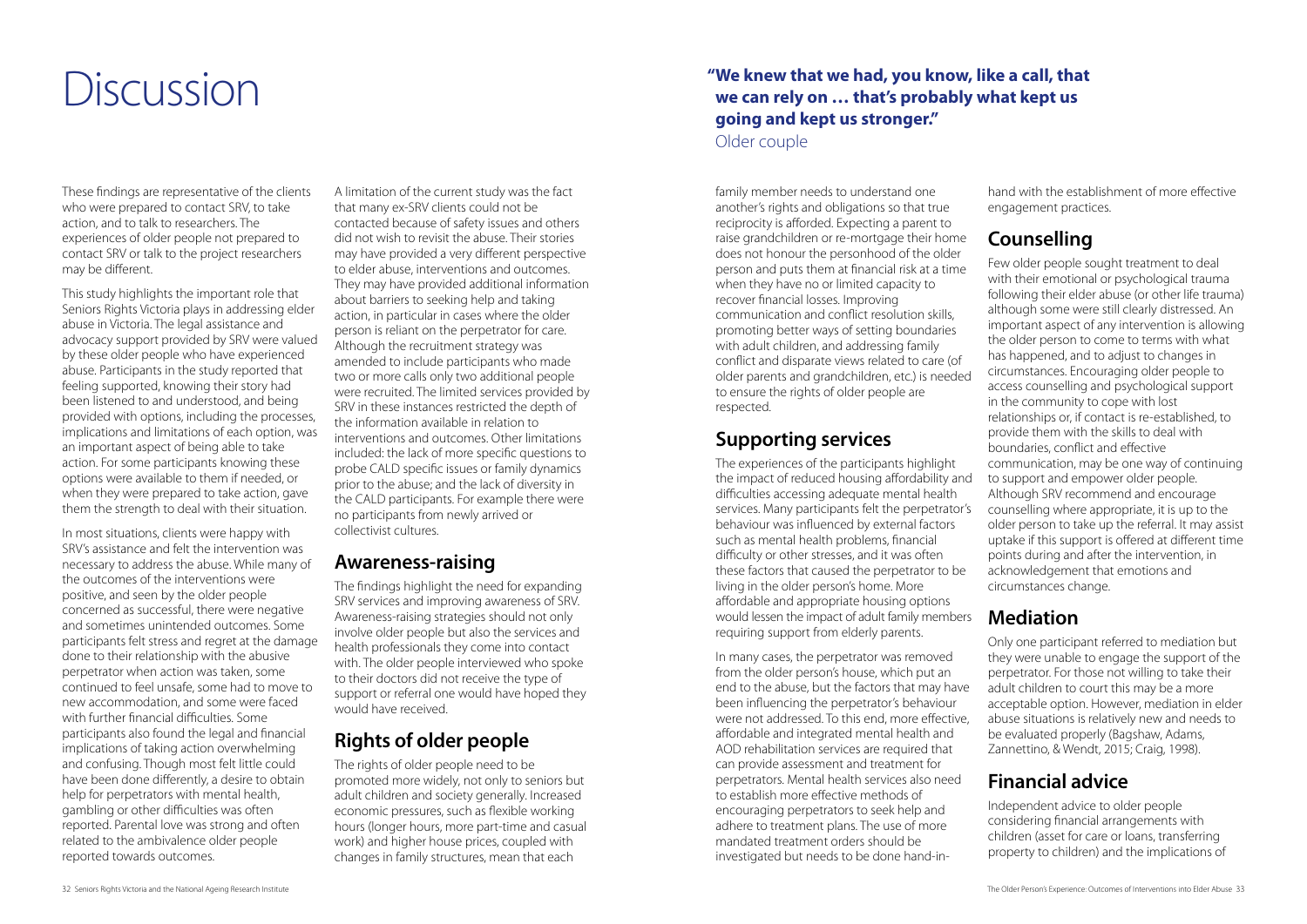inheritance decisions is currently provided by SRV and other seniors' organisations. However, older people are generally reluctant to seek out independent advice before a conflict arises as they do not expect their own children to be capable of abusive behaviour. Efforts should be made to increase the likelihood of people accessing independent advice before entering into financial agreements with their children. Financial institutions and the legal profession have a key role in this effort; however, community awareness campaigns may also assist.

## **Follow-up service**

SRV follow up clients by sending a survey every three months after a case is closed. Current discussions with SRV indicate that they are now considering obtaining this information through phone calls. Calls to ex-clients during the recruitment stage of this project led to files being reopened so this seems to be a more appropriate means of identifying ongoing or re-emerging abuse. This ongoing contact may provide the motivation to help older people move to the next stage of wanting to take action or help them maintain their resolve. Therefore follow-up contact by phone is recommended.

Follow-up interviews should include a broader range of intervention outcomes and not only whether the abuse ended or abated. Outcomes, such as improvement in the older person's awareness of their rights and the choices available to them, how supported they felt through the intervention process, and any progress in their resolve to take action are all key outcomes. Negative outcomes also need to be discussed as further action to address these may be necessary, including counselling for clients still dealing with strong emotions.

## Recommendations in summary based on the findings

- 1 Expanding SRV services and more targeted awareness-raising of SRV services to older people, service providers and health professionals, especially GPs.
- 2 A review of the legal aid, community legal services, and other legal options, to ensure more affordable options are available to older people facing abuse.
- 3 A review of mental health services, gambling and alcohol and/or other drug services in terms of affordability and availability; and looking at how to improve perpetrator engagement in assessment, services and treatment plans, including court ordered treatments.
- 4 A review of affordable housing options, both short and long term, for all age groups (older person and adult children); including a review of rent assistance policies and programs.
- 5 The establishment of family mediation services to support intergenerational living arrangements, and other arrangements, so that families can create written agreements supported by independent advice.
- 6 There is little available research evaluating elder mediation, more research is required to establish its effectiveness, when and under what circumstances elder mediation is most appropriate and what needs to be put in place to make elder mediation more effective.
- 7 Further research to guide the use of therapeutic interventions, both for the older person and perpetrators, are also needed.
- 8 Greater community awareness about family roles, expectations, boundaries, rights and responsibilities, and managing conflicts and effective communication. Community awareness must also include broader societal issues that include ageism and gender.
- 9 Greater efforts to ensure older people obtain independent advice regarding financial and other arrangements with children is needed. These efforts need to include lawyers, banking institutions, older people and the community more generally.
- 10 For SRV, follow up calls (rather than surveys) at 3 and 6 month, and longer, is recommended to see if the abuse situation has changed because often longer term outcomes are missing in research. Phone contact is also more likely to identify ongoing or re-emerging abuse and phone contact may help motivate the older person to move to the stage where they are prepared to take action.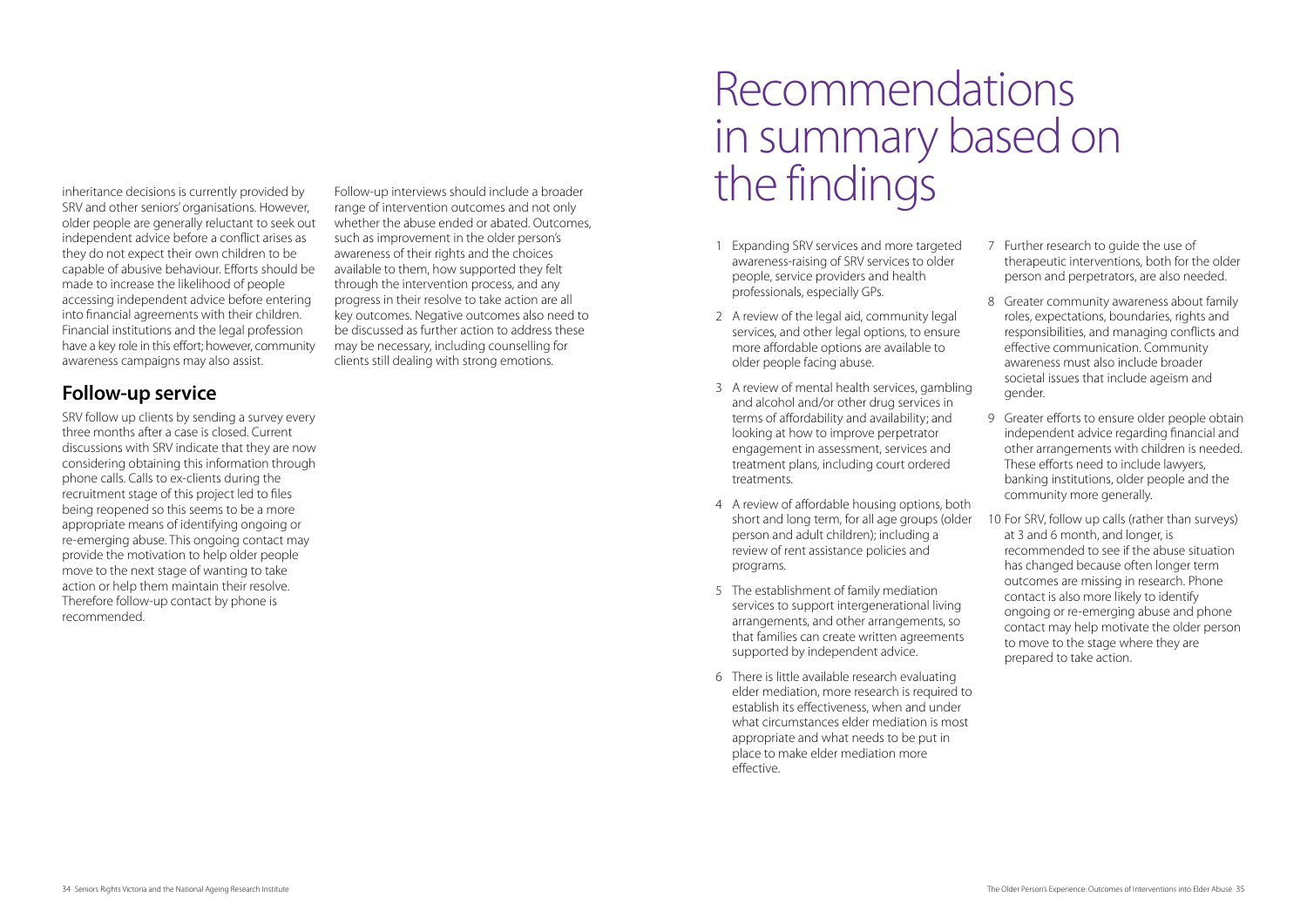# Conclusion References

Addressing elder abuse is greatly complicated when such important relationships are at stake. Participants often reported ambivalence to take action and ambivalence towards outcomes although many positive outcomes were achieved as a result of legal and advocacy services received from SRV and other services. Whilst pleased to be free of abuse, concerns for the perpetrators who were adult children, loss of contact with the perpetrator, and the desire to obtain help for the perpetrator were often expressed by participants.

The findings highlight the importance of legal and advocacy services in addressing elder abuse. This includes the provision of options, and the process, implication and limitation of each option, so that the older person can make an informed decision and choice. Equally important was the support that SRV provided to help them through the intervention process and the many emotions associated with taking action.

An array of interventions is needed to address elder abuse because each case has its own unique features. Non-legal intervention identified by participants included the need for therapeutic interventions (particularly for perpetrators), mediation services, accommodation and financial assistance. Non-legal interventions may help older people seek out help, especially those who fear the consequences or cost of legal action.

The literature related to therapeutic interventions and mediation is particularly limited in relation to elder abuse outcomes. However, therapeutic options offer the potential for healing and addressing family dynamics as older people generally want to preserve their relationship with adult children who are often perpetrators. Counselling can help the older person come to terms with the trauma and the relationship loss that so often occurs but it can also provide relationship counselling, conflict resolution and effective communication skills for the family during the intervention or after contact is re-established. However, uptake of therapeutic options, both for the older person and the perpetrator, needs to be improved. Mediation is a promising alternative to the adversarial legal system but is still relatively new and needs to be refined and tested.

Elder abuse is a human rights issue; each person, regardless of age, has a right to live free from violence and abuse. We need to ensure that adequate services are available that address family or individual risk factors. We also need interventions that address community attitudes that stereotype, devalue, disempower and marginalise older people.

Action on elder abuse. (1993, 2015). What is elder abuse? Retrieved 26/4/2016, from [http://](http://elderabuse.org.uk/what-is-elder-abuse/) [elderabuse.org.uk/what-is-elder-abuse/](http://elderabuse.org.uk/what-is-elder-abuse/)

Alon, S., & Berg-Warman, A. (2014). Treatment and Prevention of Elder Abuse and Neglect: Where Knowledge and Practice Meet—A Model for Intervention to Prevent and Treat Elder Abuse in Israel. *Journal Of Elder Abuse & Neglect*, 26(2), 150–171. doi: 10.1080/08946566.2013.784087

Bagshaw, D., Adams, V., Zannettino, L., & Wendt, S. (2015). Elder Mediation and the Financial Abuse of Older People by a Family Member. [Article]. *Conflict Resolution Quarterly*, 32(4), 443–480. doi: 10.1002/crq.21117

Biggs, S., Manthorpe, J., Tinker, A., Doyle, M., & Erens, B. (2009). Mistreatment of older people in the United Kingdom: findings from the first National Prevalence Study. *Journal Of Elder Abuse & Neglect*, 21, 1–14.

Choo, W. Y., Hairi, N. N., Francis, D. P., & Baker, P. R. A. (2013). Interventions for preventing abuse in the elderly (protocol): John Wiley & Sons, Ltd, 2013.

Cooper, C., Selwood, A., & Livingston, G. (2008). The prevalence of elder abuse and neglect: a systematic review. *Age and Ageing*(2), 151.

Craig, Y. (1998). Intergenerational mediation: Its potential for contributing to the prevention of elder abuse. *Journal of Social Work Practice*, 12(2), 175.

Dong, X., Chang, E.-S., Wong, E., & Simon, M. (2013). Perceived Effectiveness of Elder Abuse Interventions in Psychological Distress and the Design of Culturally Adapted Interventions: A Qualitative Study in the Chinese Community in Chicago. [Article]. *Journal of Aging Research*, 1–9. doi: 10.1155/2013/845425

Johannesen, M., & LoGiudice, D. (2013). Elder abuse: a systematic review of risk factors in community-dwelling elders. *Age and Ageing*, 42(3), 292-298. doi: 10.1093/ageing/afs195

Kaye, L. W., Kay, D., & Crittenden, J. A. (2007). Intervention with Abused Older Males: Conceptual and Clinical Perspectives. *Journal Of Elder Abuse & Neglect*, 19(1–2), 153–172. doi: 10.1300/J084v19n01\_10

Kurrle, S., & Naughtin, G. (2008). An overview of elder abuse and neglect in Australia. *Journal Of Elder Abuse & Neglect*, 20(2), 108–125.

National Ageing Research Institute in partnership with Seniors Rights Victoria. (2015). Profile of elder abuse in Victoria: Analysis of data about people seeking help from Seniors Rights Victoria Melbourne: NARI.

Rizzo, V. M., Burnes, D., & Chalfy, A. (2015). A Systematic Evaluation of a Multidisciplinary Social Work–Lawyer Elder Mistreatment Intervention Model. *Journal Of Elder Abuse & Neglect*, 27(1), 1–18. doi: 10.1080/08946566.2013.792104

World Health Organization. (2016). Elder abuse. *Ageing and life-course* Retrieved 26/04/2106, 2016, from [http://www.who.int/ageing/](http://www.who.int/ageing/projects/elder_abuse/en/) [projects/elder\\_abuse/en/](http://www.who.int/ageing/projects/elder_abuse/en/)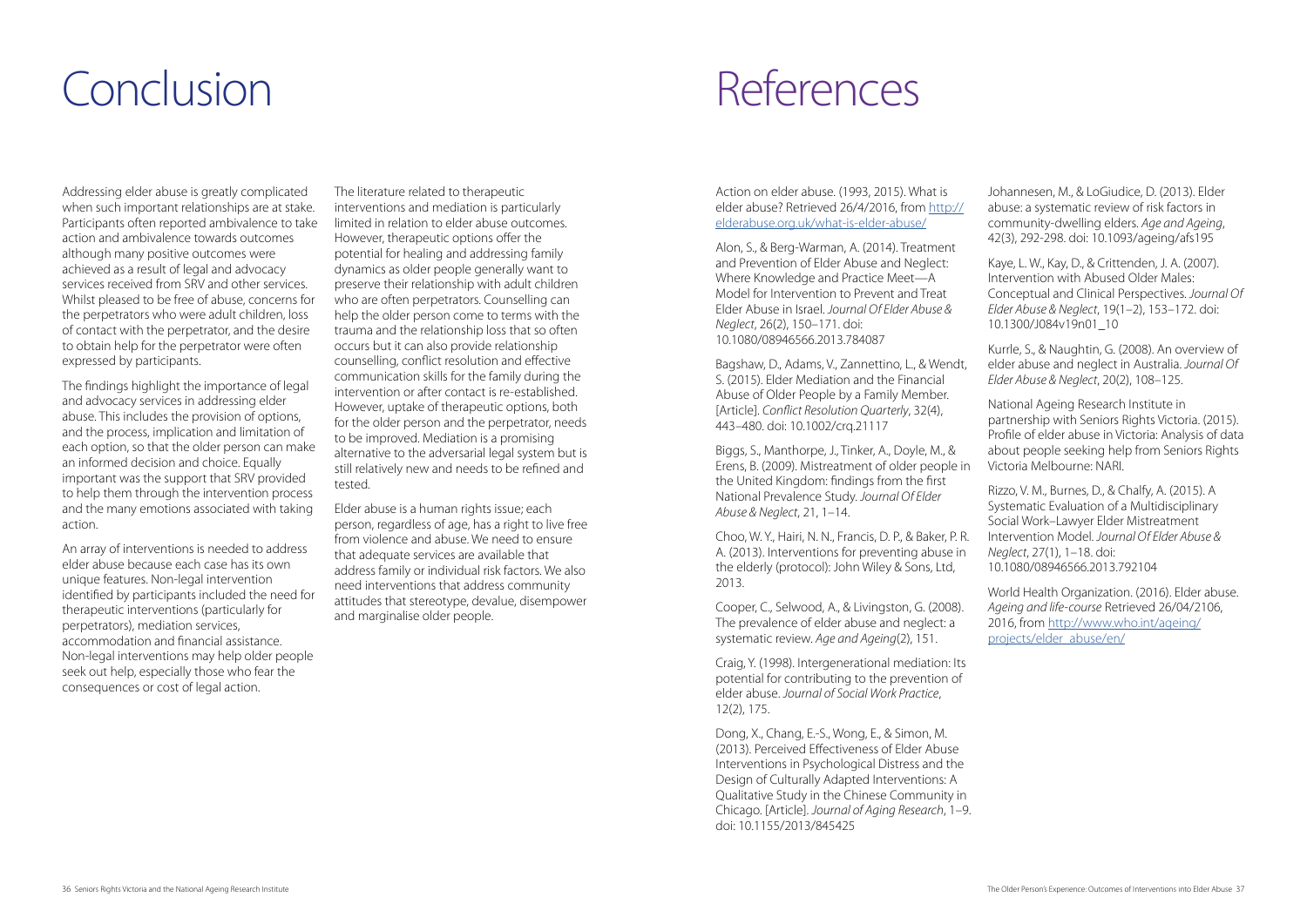

## **Recruitment**

There were 244 closed cases in this timeframe, but 194 of these were not suitable for inclusion due to a variety of reasons.

## **Profile of older participants**

A total of 39 participants (including 2 couples) were approached by NARI to participate, and 24 agreed (22 with closed cases, 2 repeat callers).

Mean age was 75 years (SD 5.9; ages ranged from 62 years to 89 years).

#### **Education**

Of the 50 clients eligible and able to participate, 36 expressed interest, and 14 declined.

There were 10 repeat callers (who contacted SRV two or more times) who became eligible for the study after an amendment. Of these, 6 were unable to be contacted and 1 declined to participate (response rate 75%).

| <b>No. of clients</b> | <b>Reason unable to participate</b>                                                                                                                              |
|-----------------------|------------------------------------------------------------------------------------------------------------------------------------------------------------------|
| 67                    | Could no longer be contacted                                                                                                                                     |
| 47                    | Bendigo clients were discounted from the study because of service<br>limitations; clients received legal advice/services rather than the usual<br>combined model |
| 33                    | Had very limited contact with the service                                                                                                                        |
| 18                    | Had cognitive difficulties                                                                                                                                       |
| 12                    | Had their case re-opened after contact from SRV (only clients with closed<br>cases were eligible)                                                                |
| 9                     | Deemed unsafe to contact                                                                                                                                         |
| 8                     | Deceased                                                                                                                                                         |



| No. of<br>interested<br><b>clients</b> | <b>Reasons for declining to participate</b>                       |
|----------------------------------------|-------------------------------------------------------------------|
|                                        | Wanted to put the incident behind them                            |
|                                        | Had other commitments/were unavailable                            |
|                                        | Thought they were dealing with SRV (rather than a research study) |
|                                        | Was confused and unable to consent                                |
|                                        | Uninterested as issue was resolved                                |

| No. of<br>participants | <b>Education completed</b> |
|------------------------|----------------------------|
| 14                     | Middle school              |
| Б                      | University                 |
| 5                      | High school                |
|                        | Primary school             |

| <b>rticipate</b>                       |
|----------------------------------------|
|                                        |
| hind them                              |
| e unavailable                          |
| ith SRV (rather than a research study) |
| onsent                                 |
|                                        |

| No. of clients | <b>Reasons for declining to participate</b> |
|----------------|---------------------------------------------|
|                | Wanted to put the incident behind them      |
|                | Had other commitments/were unavailable      |
|                | Unwell                                      |
|                | Busy                                        |
|                | Felt participation was unsafe               |

Female (68%) 19 participants

38 Seniors Rights Victoria and the National Ageing Research Institute The Older Person's Experience: Outcomes of Interventions into Elder Abuse 39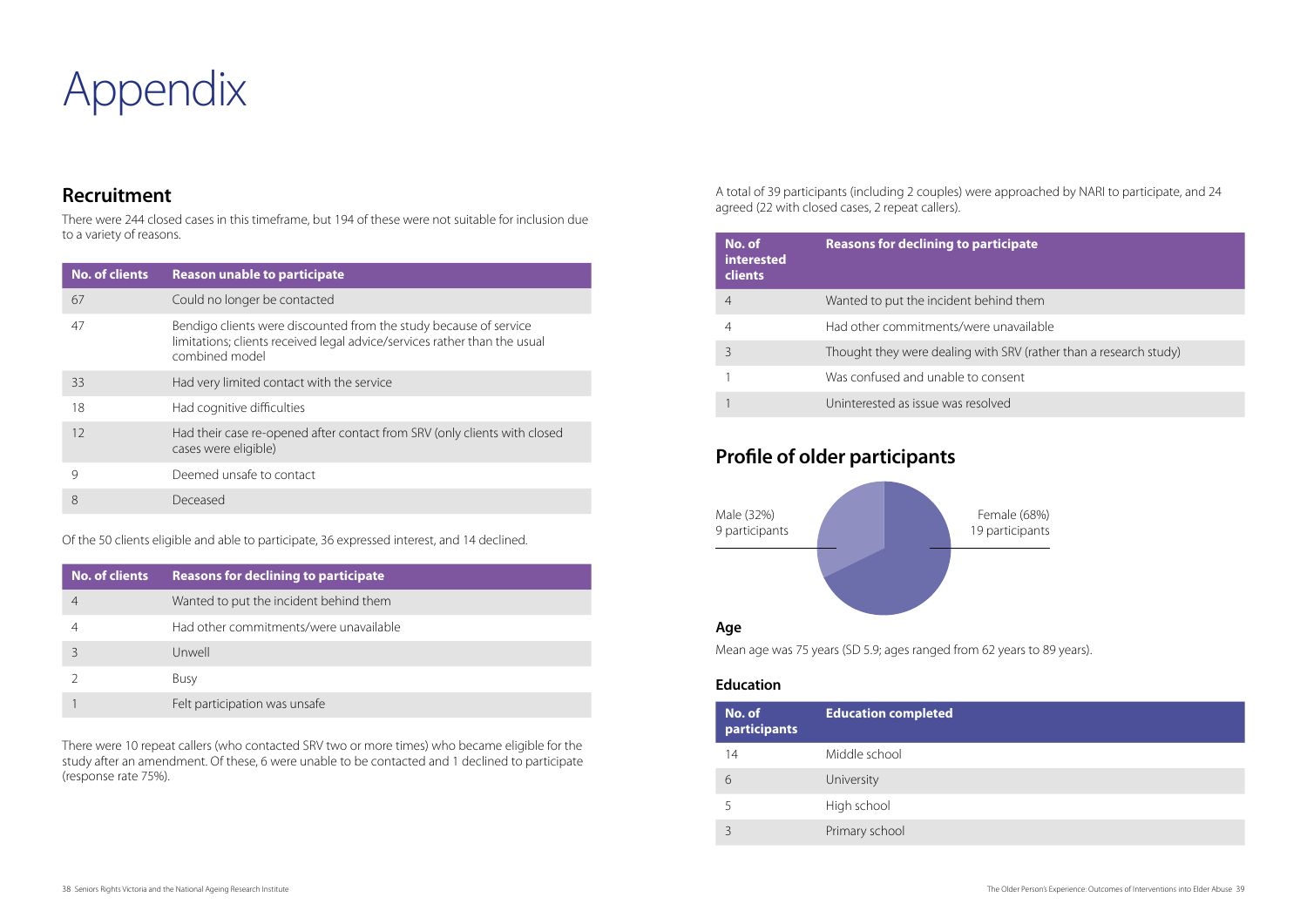#### **Health**

Most participants reported their health to be good (11) or fair (11); 4 reported poor health and 2 excellent health. Even when health was reported to be good a range of health issues were mentioned, including:

- arthritis
- anxiety
- hearing impairment
- blood pressure problems
- macular degeneration
- back pain
- acquired brain injury.

Those reporting fair or poor health mentioned issues including:

- depression
- anxiety
- arthritis
- cancer
- osteoporosis
- glaucoma
- heart conditions
- knee/hip replacement, or stroke that affected mobility.

#### **Background and language**

#### **Living arrangements**

| No. of<br>participants | <b>Country of birth</b>     |
|------------------------|-----------------------------|
| 15                     | Australia (non-Indigenous)  |
| $\mathcal{S}$          | Macedonia/former Yugoslavia |
| $\overline{2}$         | Greece                      |
| $\overline{3}$         | Malta                       |
|                        | Pakistan                    |
|                        | Mauririus                   |
| 2                      | England                     |
|                        | Scotland                    |

| No. of<br>participants | <b>Living arrangement</b>     |
|------------------------|-------------------------------|
| 13                     | Alone                         |
| 9                      | With spouse/partner           |
| 3                      | With adult child/children     |
| $\mathcal{L}$          | In separate units on property |
|                        | Shared separate parts of hous |

| No. of<br>participants | <b>Living arrangement</b> |
|------------------------|---------------------------|
| 17                     | Own privately owned home  |
| 4                      | Private rental            |
| $\overline{2}$         | Family members' home      |
| $\overline{2}$         | Retirement village        |
| 1                      | Family estate             |
| 1                      | Partner's home            |
|                        | Public housing            |

owned by child

se with estranged partner

40 Seniors Rights Victoria and the National Ageing Research Institute The Company Research Institute The Older Person's Experience: Outcomes of Interventions into Elder Abuse 41

While 10 participants were born in non-English speaking countries, they spoke English well (selfreporting: excellent [4], good [4], fair [2]), and an interpreter was used for one interview. One participant declined an interpreter due to privacy issues, and one interview was conducted primarily in English with some Greek used (as the researcher spoke Greek), however, in this instance, both interviewees spoke English well enough to be understood.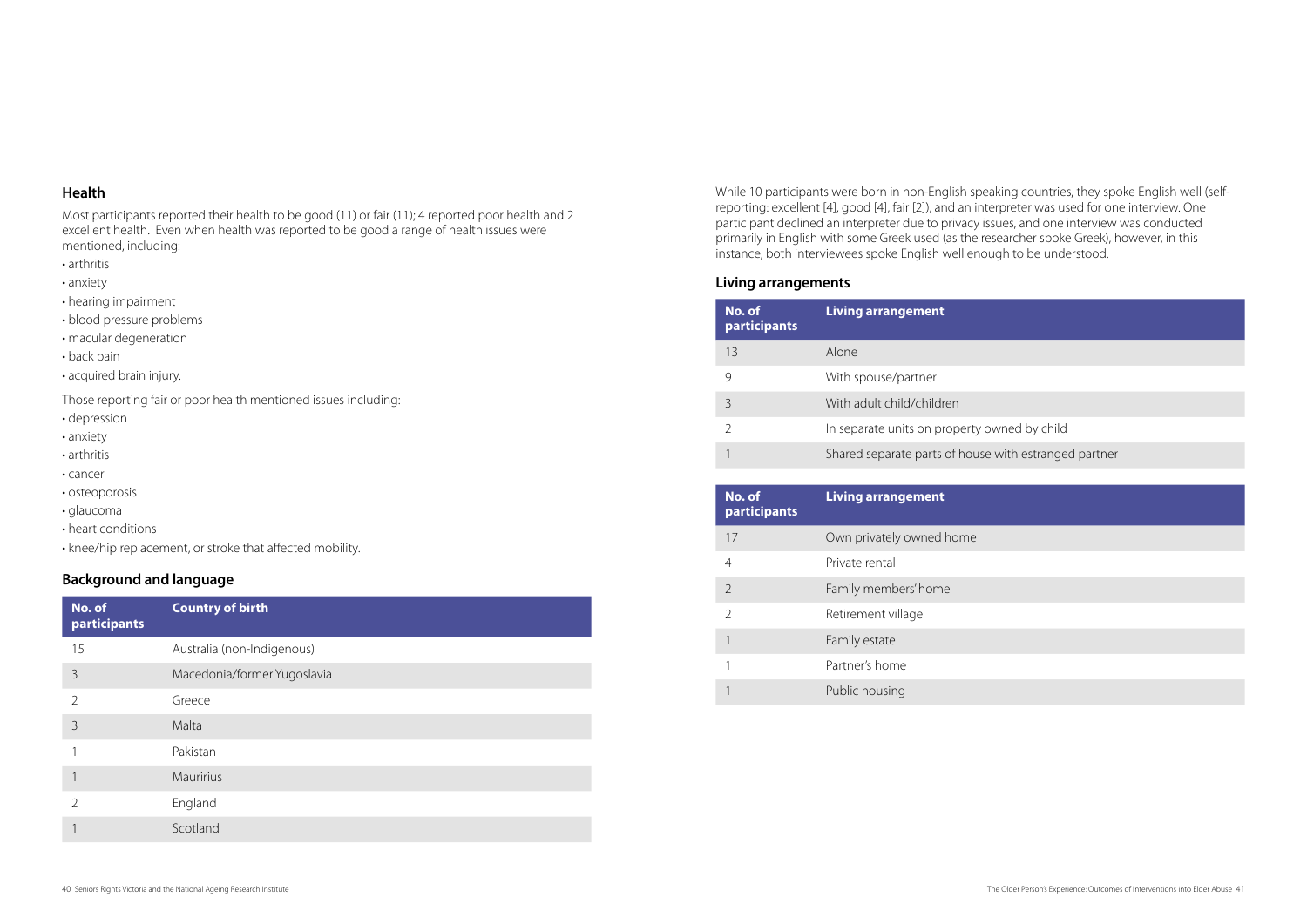#### **Income**

| No. of<br>participants | <b>Income</b>                                       |
|------------------------|-----------------------------------------------------|
| 17                     | Aged, DVA or an overseas pension                    |
|                        | Part pension, investments, saving or superannuation |
|                        | Superannuation                                      |
|                        | New Start                                           |

| No. of<br>participants | <b>Age range</b> |
|------------------------|------------------|
| 12                     | $40 - 49$        |
| 9                      | $50 - 59$        |
|                        | $30 - 39$        |
|                        | $60 - 69$        |

## **Profile of perpetrators**

While the ages of the perpetrators ranged from 31 to 69, age was not reported for 2 daughters, 2 husbands and 1 daughter-in-law.

#### **Living arrangements**

Most of the perpetrators were living with the participant at the time of the abuse (18); 14 in the older person's home (e.g. because of a marriage break up; they never left home; or while they were building their own home); and 4 in units/granny flats/homes owned by children that the older person contributed to financially in some way (direct funds; had provided a loan; had bought the land; or whose rent contributed to the mortgage).

## Notes